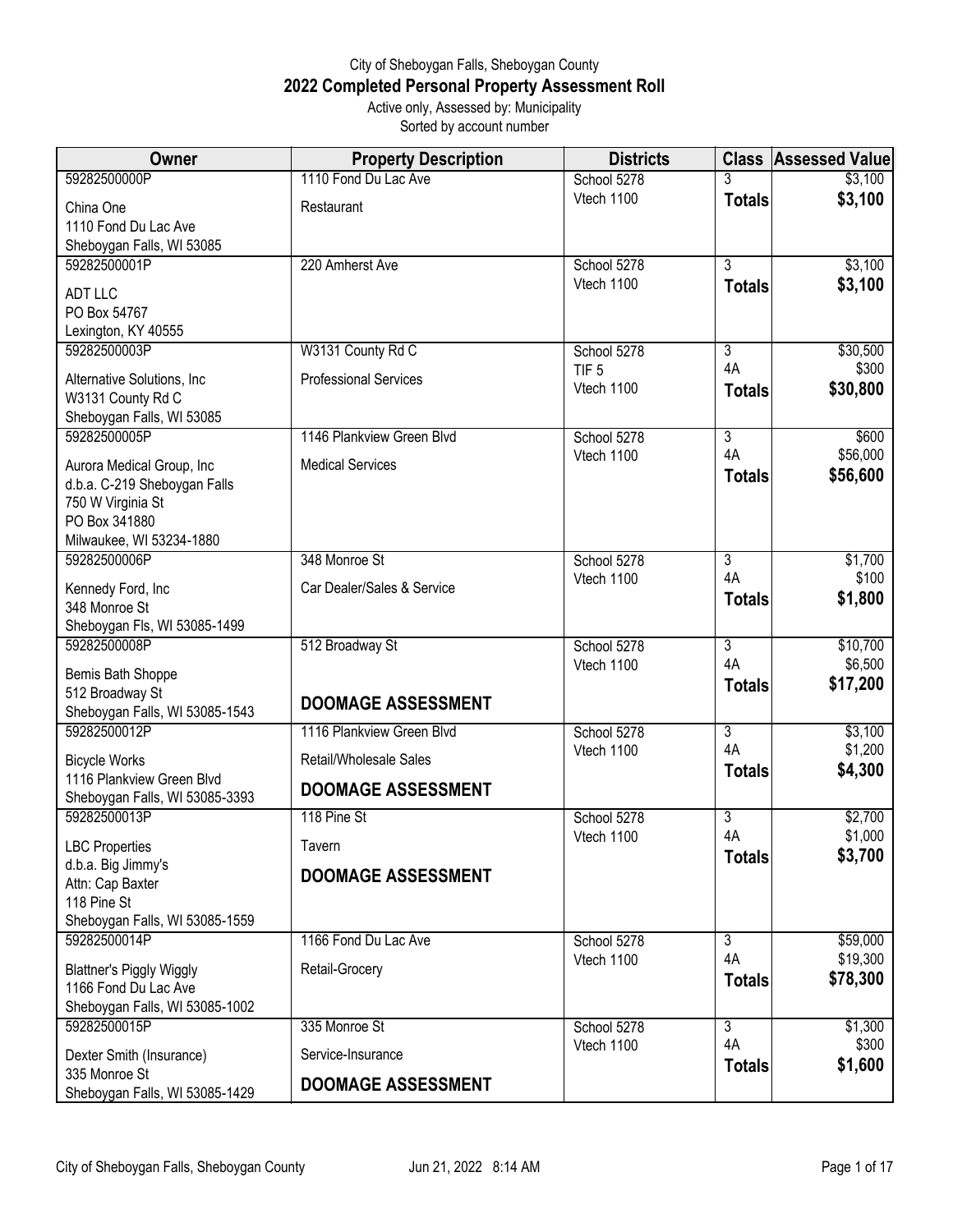| Owner                                                  | <b>Property Description</b>    | <b>Districts</b>          |                      | <b>Class Assessed Value</b> |
|--------------------------------------------------------|--------------------------------|---------------------------|----------------------|-----------------------------|
| 59282500016P                                           | 107 Pine St                    | School 5278               | 3                    | \$5,600                     |
| Bread & Bean Eatery                                    | Restaurant                     | Vtech 1100                | 4A<br><b>Totals</b>  | \$100<br>\$5,700            |
| 107 Pine St                                            |                                |                           |                      |                             |
| Sheboygan Falls, WI 53085-1558<br>59282500017P         | 404 Fond Du Lac Ave            | School 5278               | $\overline{3}$       | \$700                       |
|                                                        |                                | Vtech 1100                | 4A                   | \$0                         |
| <b>Brewmasters</b><br>404 Fond Du Lac Ave              |                                |                           | <b>Totals</b>        | \$700                       |
| Sheboygan Falls, WI 53085-1220                         |                                |                           |                      |                             |
| 59282500018P                                           | 800 Old County Road PP         | School 5278               | 3                    | \$1,600                     |
| Dan Abts Agency                                        | Service-Insurance              | Vtech 1100                | 4A                   | \$200                       |
| 800 Old County Road PP                                 |                                |                           | <b>Totals</b>        | \$1,800                     |
| Sheboygan Falls, WI 53085<br>59282500019P              | 503 Broadway St                | School 5278               | $\overline{3}$       | \$700                       |
|                                                        |                                | Vtech 1100                | <b>Totals</b>        | \$700                       |
| Buehler Funiture GH, LLC<br>503 Broadway St            | Retail/Wholesale Sales         |                           |                      |                             |
| Sheboygan Falls, WI 53085-1542                         |                                |                           |                      |                             |
| 59282500020P                                           | One Long Dr                    | School 5278               | 3                    | \$34,400                    |
| Bull Golf at Pinehurst Farms, LLC                      | Golf                           | Vtech 1100                | 4A                   | \$800                       |
| One Long Dr                                            |                                |                           | <b>Totals</b>        | \$35,200                    |
| Sheboygan Falls, WI 53085-2780                         |                                |                           |                      |                             |
| 59282500025P                                           | 1160 Fond Du Lac Ave           | School 5278<br>Vtech 1100 | $\overline{3}$<br>4A | \$43,500<br>\$21,700        |
| Wisconsin Bank & Trust                                 | Service-Banking/Investment/Len |                           | <b>Totals</b>        | \$65,200                    |
| 1160 Fond Du Lac Ave<br>Sheboygan Falls, WI 53085-1002 |                                |                           |                      |                             |
| 59282500026P                                           | 720 Forest Ave                 | School 5278               | $\overline{3}$       | \$1,900                     |
| Corvette Sports Inc                                    | Repair/Improvement             | Vtech 1100                | 4A                   | \$400                       |
| 720 Forest Ave                                         |                                |                           | <b>Totals</b>        | \$2,300                     |
| Sheboygan Fls, WI 53085-2553                           |                                |                           |                      |                             |
| 59282500028P                                           | 295 State Highway 32           | School 5278<br>Vtech 1100 | $\overline{3}$<br>4A | \$6,600<br>\$2,200          |
| Dave Specht Motor Co                                   |                                |                           | <b>Totals</b>        | \$8,800                     |
| 295 North Main St<br>Sheboygan Falls, WI 53085-3315    | <b>DOOMAGE ASSESSMENT</b>      |                           |                      |                             |
| 59282500030P                                           | (scattered)                    | School 5278               | 3                    | \$3,200                     |
| De Lage Landen Financial Services Inc                  | Leasing                        | Vtech 1100                | <b>Totals</b>        | \$3,200                     |
| Attn: Tax Dept                                         |                                |                           |                      |                             |
| 1111 Old Eagle School Rd                               |                                |                           |                      |                             |
| Wayne, PA 19087<br>59282500032P                        | (scattered)                    | School 5278               | 3                    | \$10,600                    |
| DIRECTV, LLC                                           | Satellite TV                   | Vtech 1100                | <b>Totals</b>        | \$10,600                    |
| Attn: Kroll, LLC                                       |                                |                           |                      |                             |
| PO Box 2789                                            |                                |                           |                      |                             |
| Addison, TX 75001                                      |                                |                           |                      |                             |
| 59282500034P                                           | (scattered)                    | School 5278<br>Vtech 1100 | 4A<br><b>Totals</b>  | \$4,400<br>\$4,400          |
| <b>DISH Network LLC</b><br>PO Box 6623                 | Satellite TV                   |                           |                      |                             |
| Englewood, CO 80155                                    |                                |                           |                      |                             |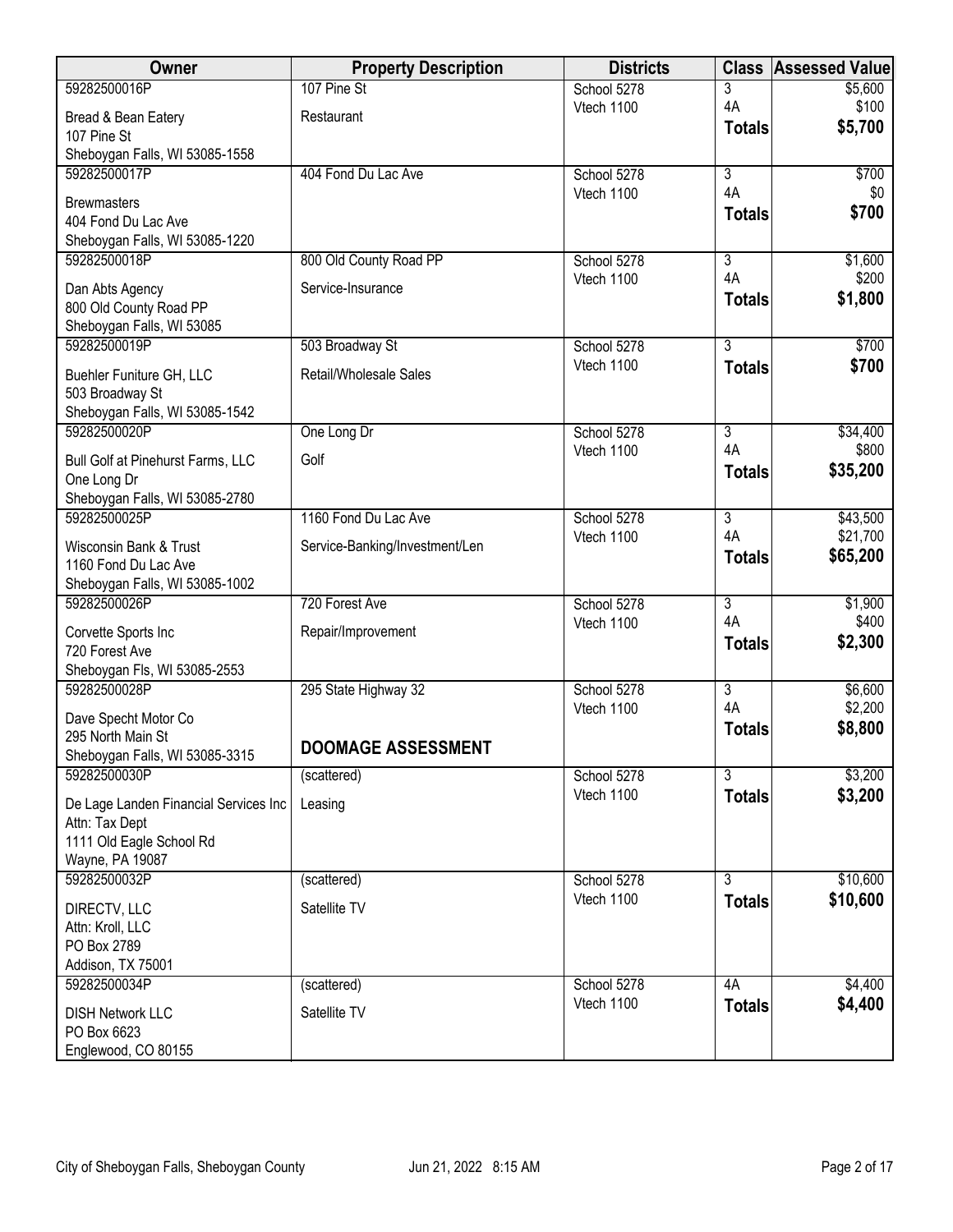| Owner                                                 | <b>Property Description</b> | <b>Districts</b> | <b>Class</b>              | <b>Assessed Value</b> |
|-------------------------------------------------------|-----------------------------|------------------|---------------------------|-----------------------|
| 59282500035P                                          | 509 Broadway St             | School 5278      | 3                         | \$2,000               |
| Edward D. Jones & Co., L.P.                           | Stockbroker/Dealer          | Vtech 1100       | 4A                        | \$4,200<br>\$6,200    |
| d.b.a. #27756                                         |                             |                  | <b>Totals</b>             |                       |
| PO Box 66528<br>St Louis, MO 63166-6528               |                             |                  |                           |                       |
| 59282500036P                                          | 194 N Main St               | School 5278      | $\overline{3}$            | \$500                 |
|                                                       |                             | Vtech 1100       | 4A                        | \$700                 |
| Equitable Appraisal<br>Attn: George Young             | <b>Real Estate Related</b>  |                  | <b>Totals</b>             | \$1,200               |
| 4336 Lavalle Dr                                       |                             |                  |                           |                       |
| Sheboygan, WI 53081                                   |                             |                  |                           |                       |
| 59282500037P                                          | 117 Pine St                 | School 5278      | $\overline{3}$            | \$6,800               |
| Evanoff's Inc                                         |                             | Vtech 1100       | <b>Totals</b>             | \$6,800               |
| 117 Pine St                                           |                             |                  |                           |                       |
| Sheboygan Falls, WI 53085-1558<br>59282500038P        | 260 Fond Du Lac Ave         | School 5278      | $\overline{3}$            | \$9,100               |
|                                                       |                             | Vtech 1100       | 4A                        | \$100                 |
| Falls Chiropractic Inc                                | Service-Professional        |                  | <b>Totals</b>             | \$9,200               |
| 260 Fond Du Lac Ave<br>Sheboygan Falls, WI 53085-1216 |                             |                  |                           |                       |
| 59282500039P                                          | 109 Maple St                | School 5278      | $\overline{3}$            | \$15,800              |
| Falls Firehouse Pizza                                 | Restaurant                  | Vtech 1100       | 4A                        | \$4,200               |
| 109 Maple St                                          |                             |                  | <b>Totals</b>             | \$20,000              |
| Sheboygan Falls, WI 53085-1335                        | <b>DOOMAGE ASSESSMENT</b>   |                  |                           |                       |
| 59282500040P                                          | 433 Monroe St               | School 5278      | $\overline{3}$            | \$8,900               |
| Falls Glass Service Inc                               | Retail/Wholesale Sales      | Vtech 1100       | 4A<br><b>Totals</b>       | \$33,400<br>\$42,300  |
| 433 Monroe St                                         |                             |                  |                           |                       |
| Sheboygan Falls, WI 53085-1431<br>59282500041P        | 225 North Main St           | School 5278      | $\overline{\overline{3}}$ | \$4,200               |
|                                                       |                             | Vtech 1100       | 4A                        | \$1,200               |
| Falls Healing Arts Chiro Health Care<br>Center        |                             |                  | <b>Totals</b>             | \$5,400               |
| 914 Aspen Rd                                          | <b>DOOMAGE ASSESSMENT</b>   |                  |                           |                       |
| Kohler, WI 53044-1462                                 |                             |                  |                           |                       |
| 59282500042P                                          | 200 Monroe St               | School 5278      | $\overline{3}$            | \$74,800              |
| <b>Falls Dental</b>                                   | Service-Medical/Dental      | Vtech 1100       | 4A<br><b>Totals</b>       | \$200<br>\$75,000     |
| 200 Monroe St                                         |                             |                  |                           |                       |
| Sheboygan Falls, WI 53085-1428<br>59282500043P        | 433 Monroe St               | School 5278      |                           |                       |
|                                                       |                             | Vtech 1100       | <b>Totals</b>             |                       |
| Falls Home Improvements<br>433 Monroe St              | Repair/Improvement          |                  |                           |                       |
| Sheboygan Falls, WI 53085-1431                        |                             |                  |                           |                       |
| 59282500044P                                          | 1098 Fond Du Lac Ave        | School 5278      | $\overline{3}$            | \$1,700               |
| 1098 Fond Du Lac Avenue                               | Rental                      | Vtech 1100       | <b>Totals</b>             | \$1,700               |
| d.b.a. Falls Monument                                 |                             |                  |                           |                       |
| 1232 N 8th St                                         |                             |                  |                           |                       |
| Manitowoc, WI 54220-2857<br>59282500045P              | 1076 Fond Du Lac Ave        | School 5278      | 3                         | \$4,200               |
|                                                       |                             | Vtech 1100       | 4A                        | \$100                 |
| Falls Smoke Shop@Jim Thill<br>460 Westwood Dr         | Retail/Wholesale Sales      |                  | <b>Totals</b>             | \$4,300               |
| Sheboygan Falls, WI 53085                             |                             |                  |                           |                       |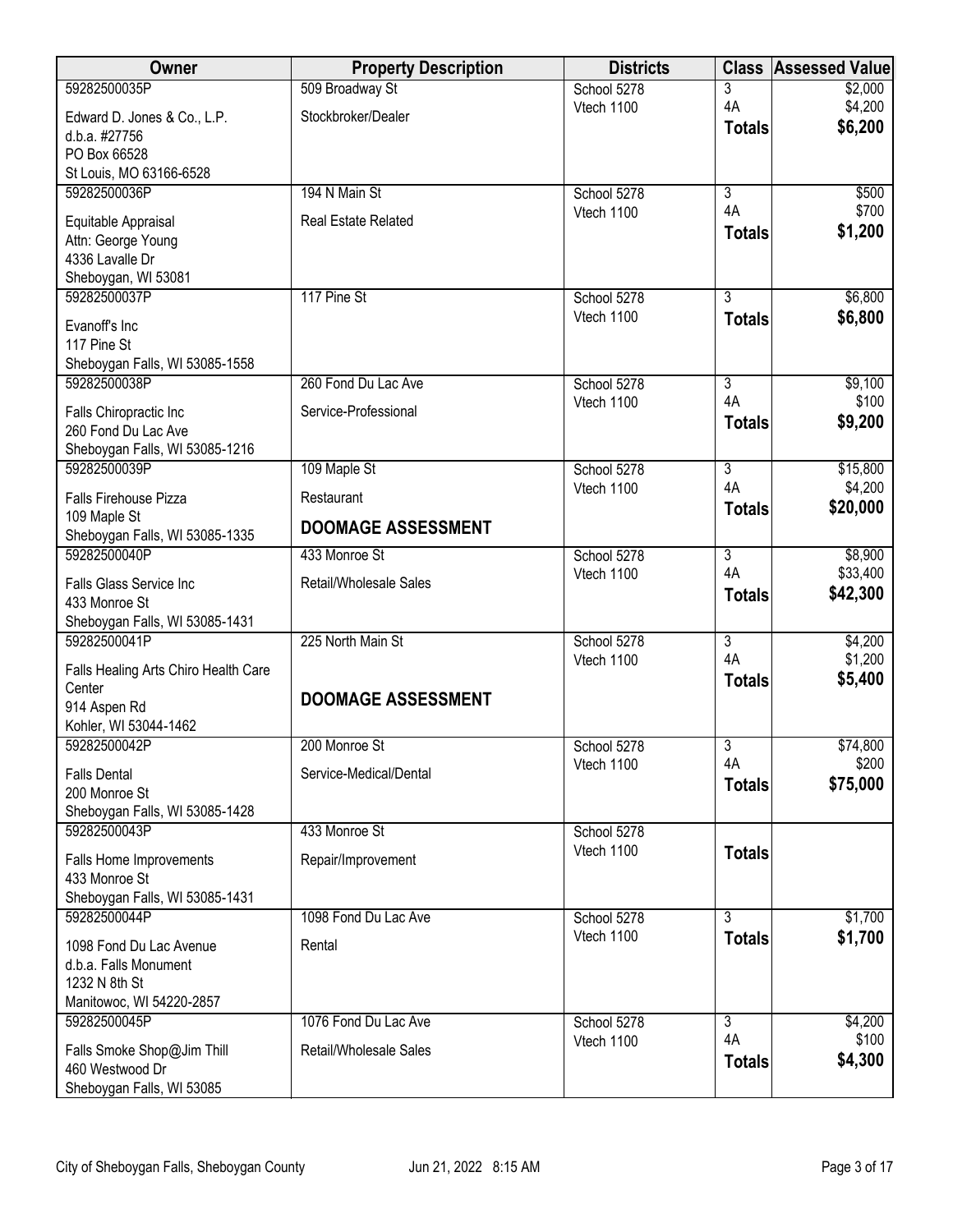| Owner                                                | <b>Property Description</b> | <b>Districts</b>          |                     | <b>Class Assessed Value</b> |
|------------------------------------------------------|-----------------------------|---------------------------|---------------------|-----------------------------|
| 59282500046P                                         | 1060 Fond Du Lac Ave        | School 5278               |                     | \$16,100                    |
| Falls Uptown Motors<br>PO Box 101                    | Auto Body Repairs           | Vtech 1100                | <b>Totals</b>       | \$16,100                    |
| Sheboygan Falls, WI 53085-0101                       |                             |                           |                     |                             |
| 59282500047P                                         | 215 Pine St                 | School 5278               | $\overline{3}$      | \$4,600                     |
| Fasse Decorating Center Inc                          | Retail                      | Vtech 1100                | 4A<br><b>Totals</b> | \$400<br>\$5,000            |
| 215 Pine St<br>Sheboygan Falls, WI 53085-1529        |                             |                           |                     |                             |
| 59282500051P                                         | 501 North Main St           | School 5278               | 4A                  | \$7,600                     |
|                                                      |                             | Vtech 1100                | <b>Totals</b>       | \$7,600                     |
| Jeff Klug                                            | <b>Tattoo Parlor</b>        |                           |                     |                             |
| d.b.a. Full Throttle Ink<br>501 N Main St            |                             |                           |                     |                             |
| Sheboygan Falls, WI 53085                            |                             |                           |                     |                             |
| 59282500053P                                         | 425 Forest Ave              | School 5278               | $\overline{3}$      | \$14,700                    |
|                                                      | Services                    | Vtech 1100                | 4A                  | \$100                       |
| Goldsmith Painting & Cleaning Inc<br>425 Forest Ave  |                             |                           | <b>Totals</b>       | \$14,800                    |
| Sheboygan Falls, WI 53085-3321                       |                             |                           |                     |                             |
| 59282500056P                                         | 639 Monroe St               | School 5278               | 3                   | \$27,200                    |
| H A H Sheboygan Falls Inc                            | Rental                      | Vtech 1100                | 4A                  | \$100                       |
| d.b.a. #243                                          |                             |                           | <b>Totals</b>       | \$27,300                    |
| Attn: Heartland Properties, Inc.                     |                             |                           |                     |                             |
| 2418 Crossroads Dr Ste 2400                          |                             |                           |                     |                             |
| Madison, WI 53718-2423                               |                             |                           |                     |                             |
| 59282500058P                                         | 412 Broadway St             | School 5278               | $\overline{3}$      | \$2,000                     |
| Hair Graphics                                        | Service-Barber/Salon        | Vtech 1100                | 4A                  | \$0                         |
| 412 Broadway St                                      |                             |                           | <b>Totals</b>       | \$2,000                     |
| Sheboygan Falls, WI 53085-1318                       |                             |                           |                     |                             |
| 59282500059P                                         | 1017 Fond Du Lac Ave        | School 5278               | $\overline{3}$      | \$1,900                     |
| Stream Of Life L.L.C.                                | Service-Barber/Salon        | Vtech 1100                | 4A                  | \$2,500<br>\$4,400          |
| 1017 Fond Du Lac Ave                                 | <b>DOOMAGE ASSESSMENT</b>   |                           | <b>Totals</b>       |                             |
| Sheboygan Falls, WI 53085-1101                       |                             |                           |                     |                             |
| 59282500061P                                         | 400 Cleveland St            | School 5278<br>Vtech 1100 | 3<br>4A             | \$4,500<br>\$300            |
| Heidenreiter Bus Service                             | <b>School Bus Service</b>   |                           | <b>Totals</b>       | \$4,800                     |
| 400 Cleveland St                                     |                             |                           |                     |                             |
| Sheboygan Falls, WI 53085-1472<br>59282500062P       | 1100 Fond Du Lac Ave        | School 5278               | $\overline{3}$      | \$800                       |
|                                                      |                             | Vtech 1100                | 4A                  | \$0                         |
| Kattre TV                                            |                             |                           | <b>Totals</b>       | \$800                       |
| 1100 Fond Du Lac Ave                                 |                             |                           |                     |                             |
| Sheboygan Falls, WI 53085-1002<br>59282500063P       | 724 Buffalo St              | School 5278               | $\overline{3}$      | \$4,400                     |
|                                                      |                             | Vtech 1100                | 4A                  | \$2,100                     |
| Imperial House Apts                                  |                             |                           | <b>Totals</b>       | \$6,500                     |
| Attn: Mike Kennedy<br>506 Mill St                    | <b>DOOMAGE ASSESSMENT</b>   |                           |                     |                             |
| Sheboygan Falls, WI 53085                            |                             |                           |                     |                             |
| 59282500067P                                         | 336 Fond Du Lac Ave         | School 5278               | $\overline{3}$      | \$100                       |
|                                                      |                             | Vtech 1100                | <b>Totals</b>       | \$100                       |
| K-C Automotive Services, Inc.<br>336 Fond Du Lac Ave | Repair/Improvement          |                           |                     |                             |
| Sheboygan Falls, WI 53085-1218                       |                             |                           |                     |                             |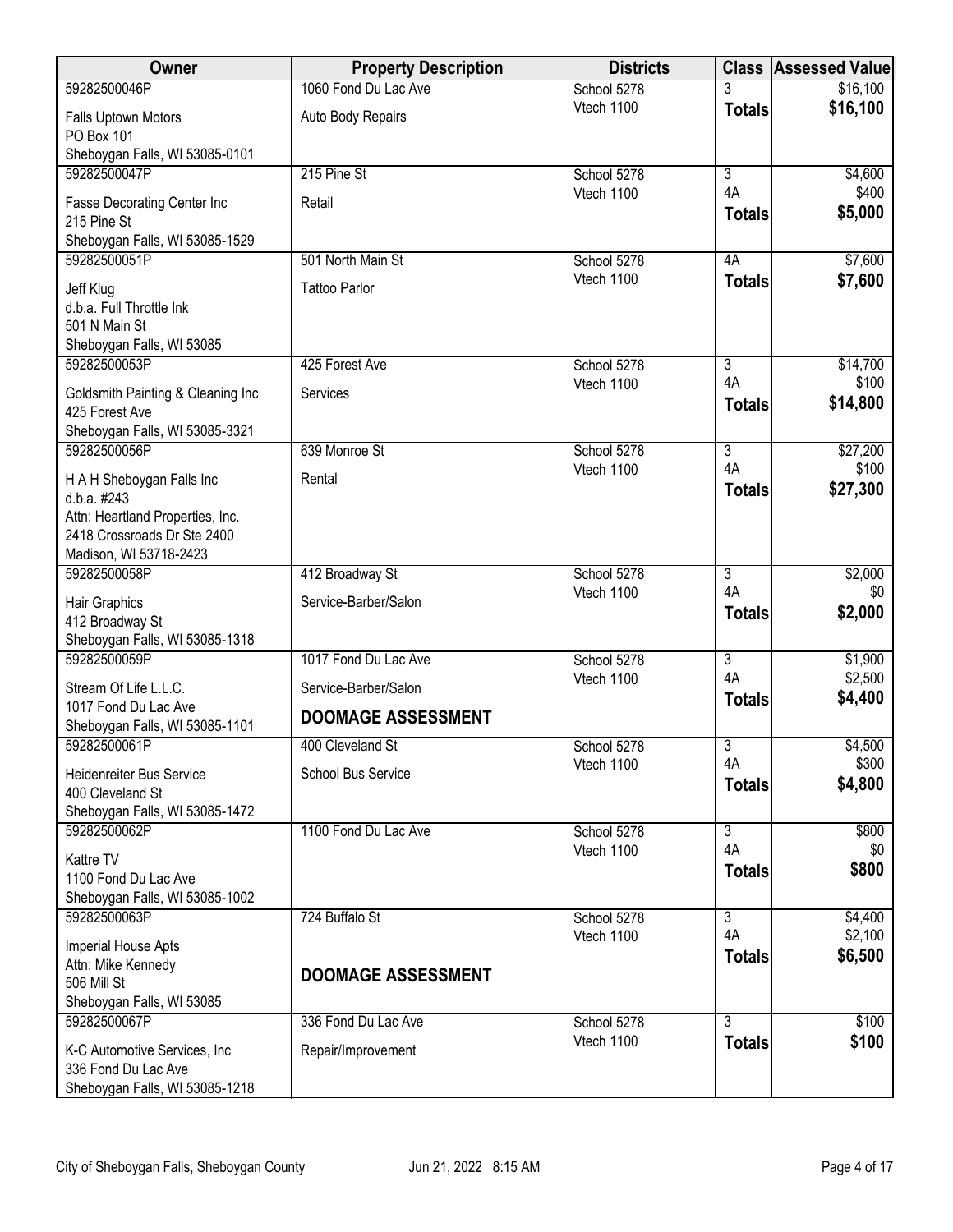| <b>Owner</b>                                   | <b>Property Description</b>    | <b>Districts</b>          |                      | <b>Class Assessed Value</b> |
|------------------------------------------------|--------------------------------|---------------------------|----------------------|-----------------------------|
| 59282500069P                                   | 424 Monroe St                  | School 5278               | 3                    | \$45,700                    |
| <b>Country Visions Cooperative</b>             | $Co-Op$                        | Vtech 1100                | 4A                   | \$200                       |
| 1010 W Ryan St                                 |                                |                           | <b>Totals</b>        | \$45,900                    |
| Brillion, WI 54110                             |                                |                           |                      |                             |
| 59282500071P                                   | 300 Forest Ave                 | School 5278               | $\overline{3}$<br>4A | \$57,700                    |
| Lakeside Bottling Co                           | Distribution                   | Vtech 1100                |                      | \$38,700<br>\$96,400        |
| 1515 Stedman Way                               |                                |                           | <b>Totals</b>        |                             |
| Sheboygan Falls, WI 53085-1041                 |                                |                           |                      |                             |
| 59282500072P                                   | (scattered)                    | School 5278<br>Vtech 1100 | 4A                   | \$12,200                    |
| Lamar Advertising of Milwaukee                 | Billboard                      |                           | <b>Totals</b>        | \$12,200                    |
| PO Box 66338                                   |                                |                           |                      |                             |
| Baton Rouge, LA 70896-6338<br>59282500073P     | 212 Pine St                    | School 5278               | $\overline{3}$       | \$3,800                     |
|                                                |                                | Vtech 1100                | 4A                   | \$100                       |
| <b>KRF Properties LLC</b>                      | Tavern                         |                           | <b>Totals</b>        | \$3,900                     |
| d.b.a. Falls Tap<br>212 Pine St                |                                |                           |                      |                             |
| Sheboygan Falls, WI 53085-1580                 |                                |                           |                      |                             |
| 59282500076P                                   | 1060 State Highway 32          | School 5278               | 3                    | \$124,200                   |
| Killian Management Services                    | Restaurant                     | Vtech 1100                | 4A                   | \$24,300                    |
| d.b.a. McDonalds                               |                                |                           | <b>Totals</b>        | \$148,500                   |
| 1722 Clarence Ct                               |                                |                           |                      |                             |
| West Bend, WI 53095                            |                                |                           |                      |                             |
| 59282500077P                                   | 1040 North Main St             | School 5278               | $\overline{3}$       | \$27,800                    |
| <b>Meadowland Credit Union</b>                 | Service-Banking/Investment/Len | Vtech 1100                | 4A                   | \$600                       |
| 1040 North Main Stret                          |                                |                           | <b>Totals</b>        | \$28,400                    |
| Sheboygan Falls, WI 53085                      |                                |                           |                      |                             |
| 59282500079P                                   | 517 Monroe St                  | School 5278               | $\overline{3}$<br>4A | \$11,000<br>\$3,800         |
| Mersberger Financial Group                     | <b>Financial Services</b>      | Vtech 1100                | <b>Totals</b>        | \$14,800                    |
| 517 Monroe St                                  |                                |                           |                      |                             |
| Sheboygan Falls, WI 53085-1433<br>59282500082P |                                |                           | $\overline{3}$       |                             |
|                                                | 420 Rangeline Rd               | School 5278<br>Vtech 1100 | 4A                   | \$10,300<br>\$4,000         |
| Meyer Import                                   | Repair/Improvement             |                           | <b>Totals</b>        | \$14,300                    |
| Attn: David Schlieder<br>2616 N 8th St         |                                |                           |                      |                             |
| Sheboygan, WI 53083                            |                                |                           |                      |                             |
| 59282500084P                                   | 801 Forest Ave                 | School 5278               | $\overline{3}$       | \$2,800                     |
| Morrelle Warehouse                             |                                | Vtech 1100                | 4A                   | \$800                       |
| 801 Forest Ave                                 |                                |                           | <b>Totals</b>        | \$3,600                     |
| Sheboygan Falls, WI 53085-2527                 | <b>DOOMAGE ASSESSMENT</b>      |                           |                      |                             |
| 59282500085P                                   | 191 N Main St                  | School 5278               | 3                    | \$7,000                     |
| National Exchange Bank Trust                   | Service-Banking/Investment/Len | Vtech 1100                | 4A                   | \$200                       |
| 130 S Main St                                  |                                |                           | <b>Totals</b>        | \$7,200                     |
| PO Box 988                                     |                                |                           |                      |                             |
| Fond Du Lac, WI 54936-0988                     |                                |                           |                      |                             |
| 59282500088P                                   | 523 Pine St                    | School 5278               | 4A                   | \$2,000                     |
| New Orleans House                              | Rental                         | Vtech 1100                | <b>Totals</b>        | \$2,000                     |
| Attn: David Niebler                            |                                |                           |                      |                             |
| 800 Sweetbriar Ct<br>Waukesha, WI 53186 6757   |                                |                           |                      |                             |
|                                                |                                |                           |                      |                             |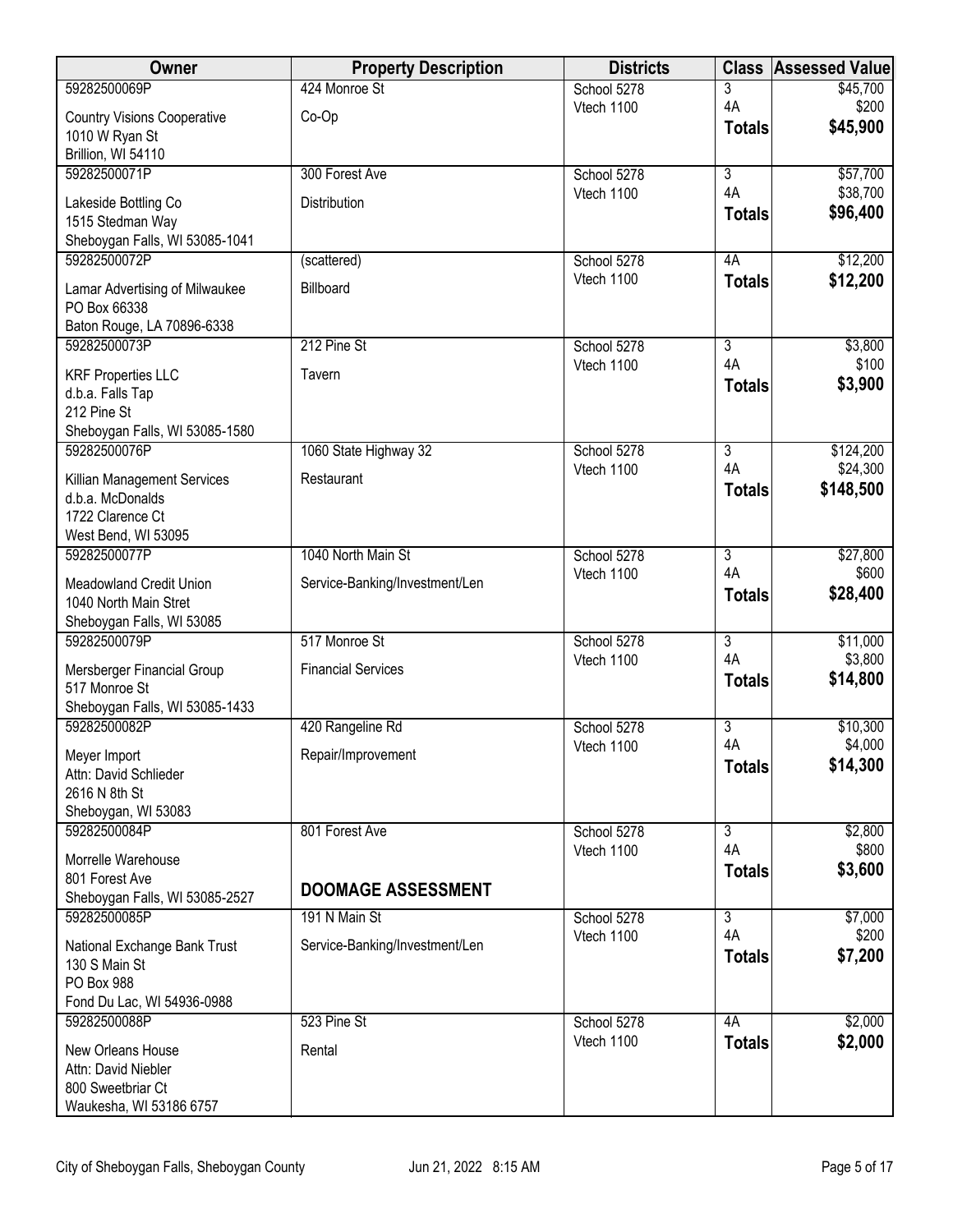| <b>Owner</b>                                       | <b>Property Description</b> | <b>Districts</b>          |                      | <b>Class Assessed Value</b> |
|----------------------------------------------------|-----------------------------|---------------------------|----------------------|-----------------------------|
| 59282500090P                                       | 100 Hamann Dr               | School 5278               | 3                    | \$40,900                    |
| Odyssey Fun Center Inc                             |                             | Vtech 1100                | 4A<br><b>Totals</b>  | \$2,700<br>\$43,600         |
| d.b.a. Bardon Bowling Centers                      |                             |                           |                      |                             |
| 100 Hamann Dr<br>Sheboygan Falls, WI 53085-3329    |                             |                           |                      |                             |
| 59282500092P                                       | 813 Monroe St               | School 5278               | 3                    | \$7,200                     |
| <b>River Park Restaurant</b>                       | Restaurant                  | Vtech 1100                | 4A                   | \$2,700                     |
| 813 Monroe St                                      |                             |                           | <b>Totals</b>        | \$9,900                     |
| Sheboygan Falls, WI 53085                          | <b>DOOMAGE ASSESSMENT</b>   |                           |                      |                             |
| 59282500093P                                       | 1005 Fond Du Lac Ave        | School 5278               | $\overline{3}$       | \$2,800                     |
| Grayhawk Leasing LLC                               |                             | Vtech 1100                | <b>Totals</b>        | \$2,800                     |
| 1412 Main St Ste 1500                              | <b>DOOMAGE ASSESSMENT</b>   |                           |                      |                             |
| Dallas, TX 75202<br>59282500094P                   | 304 Pine St                 | School 5278               | $\overline{3}$       | \$1,600                     |
| Pilz & Hitsman, Inc.                               |                             | Vtech 1100                | <b>Totals</b>        | \$1,600                     |
| 304 Pine St                                        |                             |                           |                      |                             |
| Sheboygan Falls, WI 53085                          |                             |                           |                      |                             |
| 59282500095P                                       | 600 North Main St           | School 5278               | $\overline{3}$       | \$39,400                    |
| Sheboygan Lodging LLC<br>600 N Main St             | Hotels/BB/Lodging           | Vtech 1100                | 4A<br><b>Totals</b>  | \$14,500<br>\$53,900        |
| Sheboygan Falls, WI 53085-2637                     | <b>DOOMAGE ASSESSMENT</b>   |                           |                      |                             |
| 59282500097P                                       | 1090 Fond Du Lac Ave        | School 5278               |                      |                             |
| Falls Pit Stop Pizza                               | Restaurant                  | Vtech 1100                | <b>Totals</b>        |                             |
| 1090 Fond Du Lac Ave                               |                             |                           |                      |                             |
| Sheboygan Falls, WI 53085-1102                     |                             |                           |                      |                             |
| 59282500099P                                       | 340 Cleveland St            | School 5278<br>Vtech 1100 | $\overline{3}$<br>4A | \$300<br>\$100              |
| <b>Quality Tool &amp; Grinding</b>                 |                             |                           | <b>Totals</b>        | \$400                       |
| 340 Cleveland St<br>Sheboygan Falls, WI 53085-1466 |                             |                           |                      |                             |
| 59282500100P                                       | 623 Mark Ave                | School 5278               | $\overline{3}$       | \$100                       |
| <b>Meeting Planner Supplies</b>                    | Retail                      | Vtech 1100                | <b>Totals</b>        | \$100                       |
| 623 Mark Ave                                       |                             |                           |                      |                             |
| Sheboygan Falls, WI 53085-1721                     |                             |                           |                      |                             |
| 59282500101P                                       | 170 Rangeline Rd            | School 5278<br>Vtech 1100 | $\overline{3}$<br>4A | \$15,400<br>\$800           |
| The Village At 170                                 | <b>Banquet Halls</b>        |                           | <b>Totals</b>        | \$16,200                    |
| Attn: Jeffrey Romanoski<br>170 Rangeline Rd        |                             |                           |                      |                             |
| Kohler, WI 53044-1202                              |                             |                           |                      |                             |
| 59282500102P                                       | 104 Redtail Dr              | School 5278               | $\overline{3}$       | \$23,100                    |
| TW Redtail Drive, LLC                              | <b>Apartment Rentals</b>    | Vtech 1100                | <b>Totals</b>        | \$23,100                    |
| Attn: Thomas Wright Investments                    |                             |                           |                      |                             |
| W229 N1433 Westwood Dr<br>Suite 204                |                             |                           |                      |                             |
| Waukesha, WI 53186-1183                            |                             |                           |                      |                             |
| 59282500104P                                       | 111 Pine St                 | School 5278               | $\overline{3}$       | \$5,000                     |
| Salon Management Inc                               | Service-Barber/Salon        | Vtech 1100                | 4A                   | \$100                       |
| Attn: Jeanne Schumacher                            |                             |                           | <b>Totals</b>        | \$5,100                     |
| 1794 E Allouez Ave #115                            |                             |                           |                      |                             |
| Green Bay, WI 54311                                |                             |                           |                      |                             |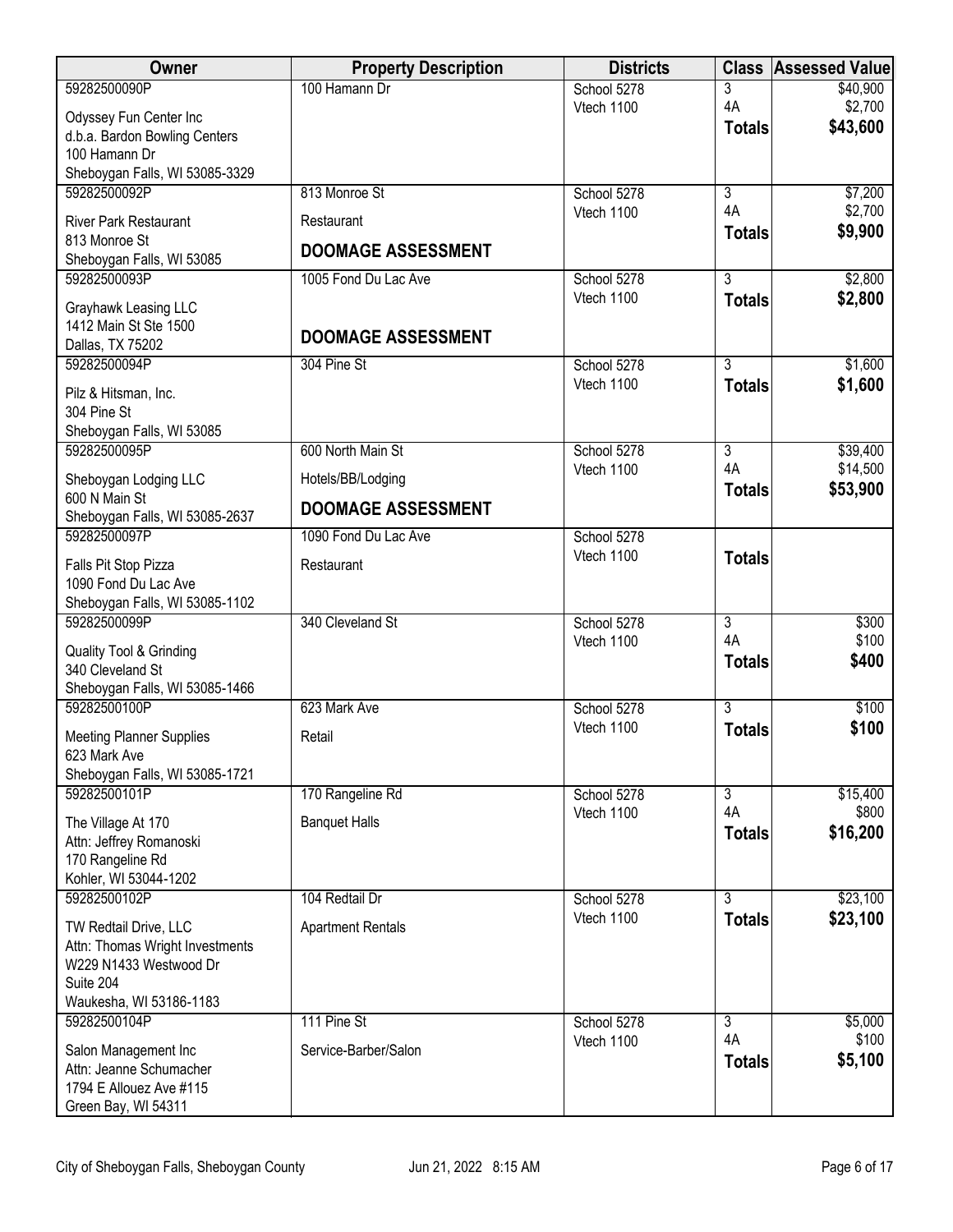| <b>Owner</b>                                                                                                                    | <b>Property Description</b> | <b>Districts</b> |                           | <b>Class Assessed Value</b> |
|---------------------------------------------------------------------------------------------------------------------------------|-----------------------------|------------------|---------------------------|-----------------------------|
| 59282500105P                                                                                                                    | 202 Pine St                 | School 5278      |                           | \$2,600                     |
| Richardson Insdustries, Inc.<br>Attn: Frank Popp<br>635 Old County Rd PP<br>Sheboygan Falls, WI 53085-1869                      | Retail/Wholesale Sales      | Vtech 1100       | <b>Totals</b>             | \$2,600                     |
| 59282500106P                                                                                                                    | 904 Monroe St               | School 5278      | $\overline{3}$            | \$6,800                     |
| Richardson Industries Inc - Lumber Yard<br>Attn: Frank Popp<br>635 County Road PP<br>Sheboygan Falls, WI 53085                  |                             | Vtech 1100       | <b>Totals</b>             | \$6,800                     |
| 59282500108P                                                                                                                    | 504 Water St                | School 5278      | $\overline{3}$<br>4A      | \$5,200                     |
| Rochester Inn                                                                                                                   | Hotels/BB/Lodging           | Vtech 1100       | <b>Totals</b>             | \$2,100<br>\$7,300          |
| Attn: York Estates<br>504 Water St                                                                                              | <b>DOOMAGE ASSESSMENT</b>   |                  |                           |                             |
| Sheboygan Falls, WI 53085-1455<br>59282500109P                                                                                  | 600 Broadway St             | School 5278      | $\overline{3}$            | \$3,800                     |
|                                                                                                                                 |                             | Vtech 1100       | 4A                        | \$2,600                     |
| Bloomin On Broadway, LLC<br>Attn: Vanessa Arbuckle                                                                              | Floral Shop                 |                  | <b>Totals</b>             | \$6,400                     |
| 600 Broadway St<br>Sheboygan Falls, WI 53085-1545                                                                               | <b>DOOMAGE ASSESSMENT</b>   |                  |                           |                             |
| 59282500115P                                                                                                                    | 321 Broadway St             | School 5278      | 3                         | \$23,100                    |
| Basudey Adhikari<br>321 Broadway St                                                                                             | Retail-Grocery              | Vtech 1100       | 4A<br><b>Totals</b>       | \$8,800<br>\$31,900         |
| Sheboygan Falls, WI 53085-1315                                                                                                  | <b>DOOMAGE ASSESSMENT</b>   |                  |                           |                             |
| 59282500117P                                                                                                                    | 1010 Fond Du Lac Ave        | School 5278      | $\overline{3}$            | \$2,800                     |
| Second Generation LLC<br>3801 Superior Ave<br>Sheboygan, WI 53081-1702                                                          | Gasoline/Convenience        | Vtech 1100       | 4A<br><b>Totals</b>       | \$100<br>\$2,900            |
| 59282500118P                                                                                                                    | 860 Monroe St               | School 5278      | $\overline{\overline{3}}$ | \$1,000                     |
| Sewing Machine Shop (The)<br>860 Monroe St<br>Sheboygan Falls, WI 53085-1557                                                    |                             | Vtech 1100       | 4A<br><b>Totals</b>       | \$100<br>\$1,100            |
| 59282500119P                                                                                                                    | 1010 Fond Du Lac Ave        | School 5278      | 3                         | \$4,200                     |
| Sheboygan Oil Company<br>3801 Superior Ave<br>Sheboygan, WI 53081 1702                                                          | Gasoline/Convenience        | Vtech 1100       | 4A<br><b>Totals</b>       | \$5,800<br>\$10,000         |
| 59282500124P                                                                                                                    | 335 Monroe St               | School 5278      | $\overline{3}$            | \$700                       |
| State Farm Mutual Automobile Insurance<br>Comp<br>Attn: Tax & Compliance - Property Tax<br>PO Box 2155<br>Bloomington, IL 61702 | Insurance                   | Vtech 1100       | <b>Totals</b>             | \$700                       |
| 59282500125P                                                                                                                    | 1102 Plankview Green Blvd   | School 5278      | $\overline{3}$            | \$5,800                     |
| Subway<br>2271 Hutson Rd<br>Green Bay, WI 54303                                                                                 | Restaurant                  | Vtech 1100       | 4A<br><b>Totals</b>       | \$8,600<br>\$14,400         |
| 59282500126P                                                                                                                    | 1194 Fond Du Lac Ave        | School 5278      | $\overline{3}$            | \$3,400                     |
| Sunset Auto<br>1194 Fond Du Lac Ave<br>Sheboygan Falls, WI 53085-1002                                                           | Sales / Service             | Vtech 1100       | 4A<br><b>Totals</b>       | \$100<br>\$3,500            |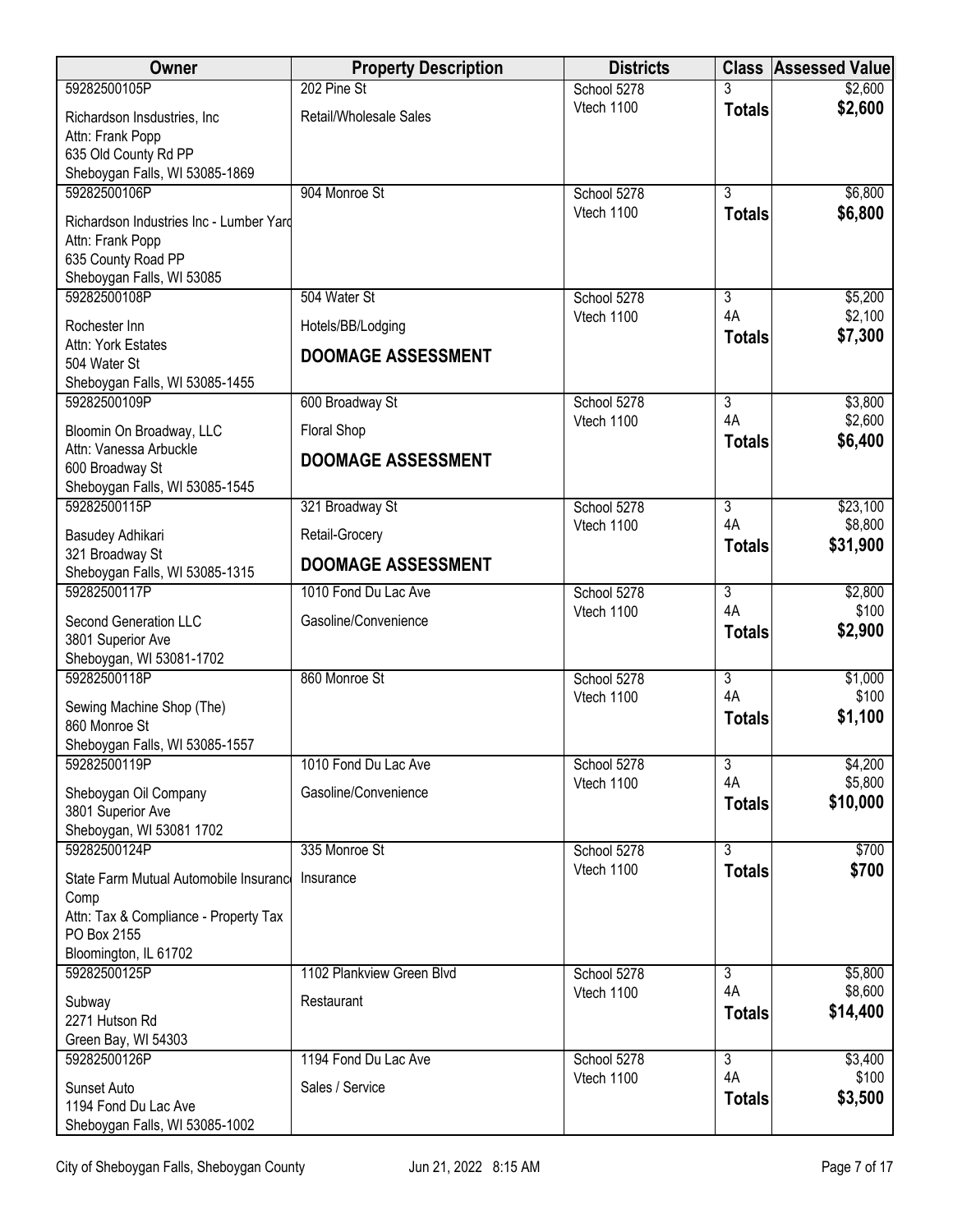| <b>Owner</b>                                              | <b>Property Description</b> | <b>Districts</b>          | <b>Class</b>         | <b>Assessed Value</b> |
|-----------------------------------------------------------|-----------------------------|---------------------------|----------------------|-----------------------|
| 59282500128P                                              | 300 Mill St                 | School 5278               |                      | \$535,500             |
| <b>Target Corporation</b><br>PO Box 9456                  | Retail                      | Vtech 1100                | <b>Totals</b>        | \$535,500             |
| Minneapolis, MN 55440-9456                                |                             |                           |                      |                       |
| 59282500130P                                              | 406 Broadway St             | School 5278               | $\overline{3}$       | \$7,000               |
| Fat Cow<br>406 Broadway St                                | Tavern                      | Vtech 1100                | 4A<br><b>Totals</b>  | \$5,700<br>\$12,700   |
| Sheboygan Falls, WI 53085-1368                            | <b>DOOMAGE ASSESSMENT</b>   |                           |                      |                       |
| 59282500133P                                              | 506 Broadway St             | School 5278               | 3                    | \$8,500               |
| Day Dream Cafe                                            | Cafe                        | Vtech 1100                | 4A                   | \$200                 |
| Attn: Sarah Koene Larson                                  |                             |                           | <b>Totals</b>        | \$8,700               |
| 506 Broadway St                                           |                             |                           |                      |                       |
| Sheboygan Falls, WI 53085-1545<br>59282500134P            |                             |                           | $\overline{3}$       |                       |
|                                                           | 518 Water St                | School 5278<br>Vtech 1100 | <b>Totals</b>        | \$3,700<br>\$3,700    |
| U S Bank National Association                             | Leasing                     |                           |                      |                       |
| 1310 Madrid St Ste 100<br>Marshall, MN 56258              |                             |                           |                      |                       |
| 59282500135P                                              | (scattered)                 | School 5278               | $\overline{3}$       | \$9,200               |
|                                                           |                             | Vtech 1100                | <b>Totals</b>        | \$9,200               |
| Wabasha Leasing LLC<br>386 Wabasha St N                   | Leasing                     |                           |                      |                       |
| Tax Dept. EUC-12                                          |                             |                           |                      |                       |
| St Paul, MN 55102                                         |                             |                           |                      |                       |
| 59282500136P                                              | 806 Monroe St               | School 5278               | $\overline{3}$       | \$27,900              |
| Wells Fargo Bank                                          | <b>Financial Services</b>   | Vtech 1100                | 4A                   | \$5,000               |
| PO Box 2609                                               |                             |                           | <b>Totals</b>        | \$32,900              |
| Carlsbad, CA 92018-2609                                   |                             |                           |                      |                       |
| 59282500138P                                              | 47 Englewood Ct             | School 5278<br>Vtech 1100 | $\overline{3}$<br>4A | \$20,300<br>\$23,900  |
| <b>Westco Distribution</b>                                |                             |                           | <b>Totals</b>        | \$44,200              |
| Attn: DuCharme McMillen & Associates<br>PO Box 80615      | <b>DOOMAGE ASSESSMENT</b>   |                           |                      |                       |
| Indianapolis, IN 46280                                    |                             |                           |                      |                       |
| 59282500139P                                              | 1005 Fond Du Lac Ave        | School 5278               | 3                    | \$8,100               |
| Sheboygan Group LLC                                       | Restaurant                  | Vtech 1100                | 4A                   | \$4,500               |
| d.b.a. Dairy Queen                                        | <b>DOOMAGE ASSESSMENT</b>   |                           | <b>Totals</b>        | \$12,600              |
| 2357 Kiowa Dr                                             |                             |                           |                      |                       |
| Grafton, WI 53024<br>59282500142P                         | One Long Dr                 | School 5278               | $\overline{3}$       | \$313,100             |
|                                                           |                             | Vtech 1100                | <b>Totals</b>        | \$313,100             |
| PNC Equipment Finance L.L.C.                              | Leasing                     |                           |                      |                       |
| 995 Dalton Avenue Dr<br>Cincinnati, OH 45203              |                             |                           |                      |                       |
| 59282500143P                                              | 513 Water St                | School 5278               | $\overline{3}$       | \$6,800               |
|                                                           |                             | Vtech 1100                | 4A                   | \$700                 |
| <b>ReMax Universal Realty</b><br>d.b.a. Real Estste Sales |                             |                           | <b>Totals</b>        | \$7,500               |
| Attn: Gary Beaudoin                                       |                             |                           |                      |                       |
| 513 Water St                                              |                             |                           |                      |                       |
| Sheboygan Falls, WI 53085                                 |                             |                           |                      |                       |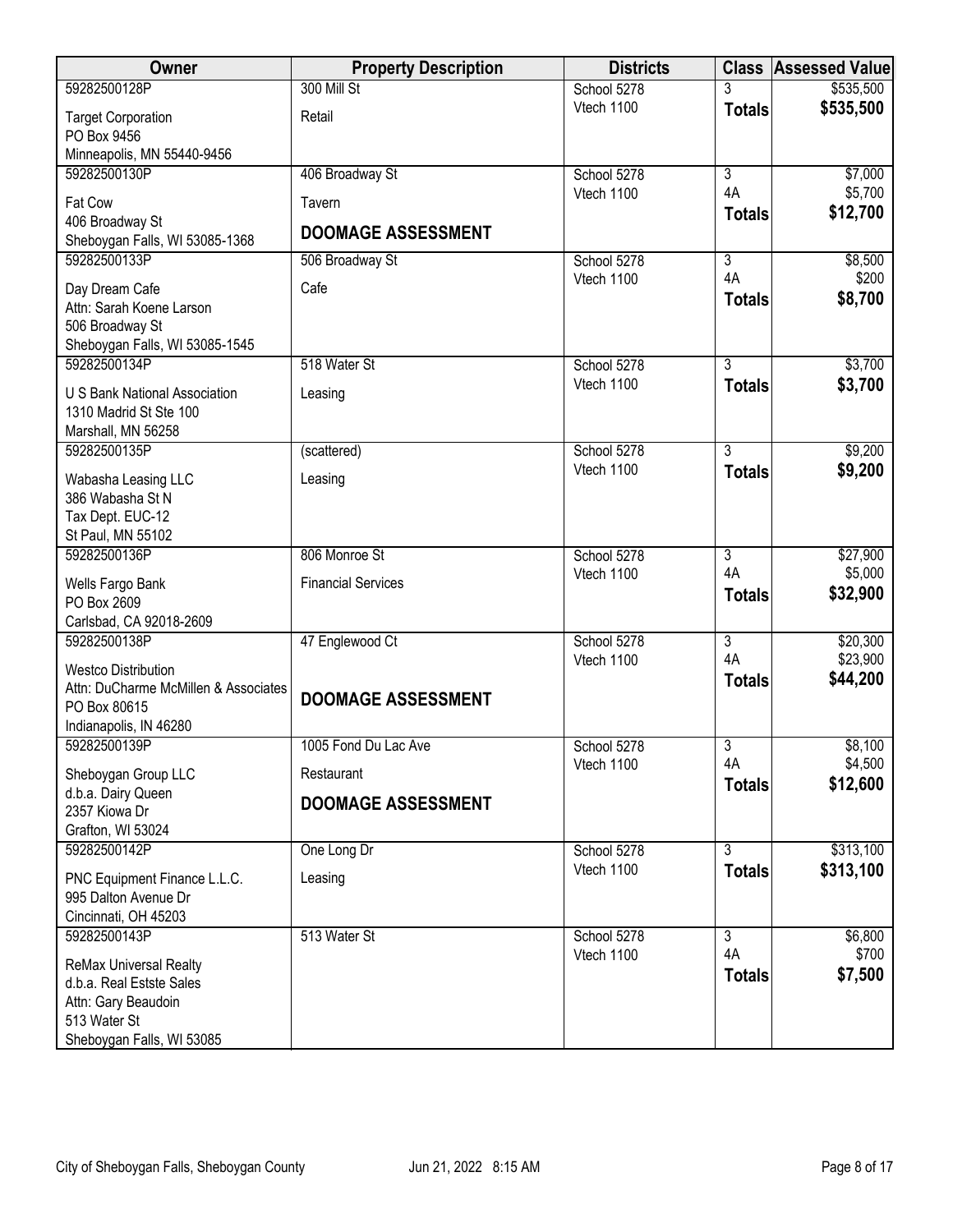| Owner                                                 | <b>Property Description</b>    | <b>Districts</b> | <b>Class</b>   | <b>Assessed Value</b> |
|-------------------------------------------------------|--------------------------------|------------------|----------------|-----------------------|
| 59282500151P                                          | (scattered)                    | School 5278      |                | \$300                 |
| Farmer Brothers Co                                    | Retail/Wholesale Sales         | Vtech 1100       | <b>Totals</b>  | \$300                 |
| Attn: Tax Dept                                        |                                |                  |                |                       |
| 1912 Farmer Brothers Dr                               |                                |                  |                |                       |
| Northlake, TX 76262                                   |                                |                  |                |                       |
| 59282500152P                                          | 1166 Fond Du Lac Ave           | School 5278      | 4A             | \$300                 |
| Redbox Automated Retail, L.L.C.                       | Rental                         | Vtech 1100       | <b>Totals</b>  | \$300                 |
| PO Box 72210                                          |                                |                  |                |                       |
| Phoenix, AZ 85050-1021                                |                                |                  |                |                       |
| 59282500159P                                          | 429 North Main St              | School 5278      | 3              | \$61,900              |
|                                                       |                                | Vtech 1100       | 4A             | \$3,700               |
| Healty Paws Veterinary Clinic SC<br>429 North Main St | <b>Veterinary Services</b>     |                  | <b>Totals</b>  | \$65,600              |
| Sheboygan Falls, WI 53085                             |                                |                  |                |                       |
| 59282500160P                                          | (scattered)                    | School 5278      | $\overline{3}$ | \$26,100              |
|                                                       |                                | Vtech 1100       | <b>Totals</b>  | \$26,100              |
| GreatAmerica Financial Serices Corp                   | Leasing                        |                  |                |                       |
| 625 1st St SE Ste 800                                 |                                |                  |                |                       |
| Cedar Rapids, IA 52401                                |                                |                  |                |                       |
| 59282500162P                                          | 414 Buffalo St                 | School 5278      | 3<br>4A        | \$3,300               |
| BMO Harris Bank N.A. (#10)                            | Service-Banking/Investment/Len | Vtech 1100       |                | \$5,500               |
| 111 W Monroe St 5C                                    |                                |                  | <b>Totals</b>  | \$8,800               |
| Chicago, IL 60603                                     |                                |                  |                |                       |
| 59282500163P                                          | 600 Broadway St Unit A         | School 5278      | $\overline{3}$ | \$700                 |
| US Dealer Services Inc.                               | Insurance                      | Vtech 1100       | 4A             | \$100                 |
| 600 A Broadway St                                     |                                |                  | <b>Totals</b>  | \$800                 |
| Sheboygan Falls, WI 53085                             |                                |                  |                |                       |
| 59282500168P                                          | 434 Monroe St                  | School 5278      | $\overline{3}$ | \$1,200               |
|                                                       |                                | Vtech 1100       | <b>Totals</b>  | \$1,200               |
| Gordon Flesch Company Inc.<br>d.b.a. GFC Leasing      | Leasing                        |                  |                |                       |
| 2675 Research Park Dr                                 |                                |                  |                |                       |
| Madison, WI 53711                                     |                                |                  |                |                       |
| 59282500169P                                          | 614 Broadway St                | School 5278      | 3              | \$1,800               |
|                                                       |                                | Vtech 1100       | 4A             | \$0                   |
| <b>Falls Title</b>                                    | <b>Title Services</b>          |                  | <b>Totals</b>  | \$1,800               |
| 614 Broadway St<br>Sheboygan Falls, WI 53085          |                                |                  |                |                       |
| 59282500170P                                          | (scattered)                    | School 5278      | $\overline{3}$ | \$3,400               |
|                                                       |                                | Vtech 1100       | <b>Totals</b>  | \$3,400               |
| Brook Furniture Rental Inc.                           | Rental                         |                  |                |                       |
| 100 Field Dr Ste 220                                  |                                |                  |                |                       |
| Lake Forest, IL 60045                                 |                                |                  |                |                       |
| 59282500171P                                          | 443 North Main St              | School 5278      | $\overline{3}$ | \$7,400               |
| A. Chappa Construction L.L.C.                         |                                | Vtech 1100       | 4A             | \$2,400               |
| 443 North Main St                                     |                                |                  | <b>Totals</b>  | \$9,800               |
| Sheboygan Falls, WI 53085                             |                                |                  |                |                       |
| 59282500172P                                          | 1142 Plankview Green Blvd      | School 5278      | $\overline{3}$ | \$15,800              |
| Legend Larry's L.L.C.                                 |                                | Vtech 1100       | 4A             | \$68,200              |
| Attn: Larry Schaefer                                  |                                |                  | <b>Totals</b>  | \$84,000              |
| 1142 Plankview Green Blvd                             |                                |                  |                |                       |
| Sheboygan Falls, WI 53085                             |                                |                  |                |                       |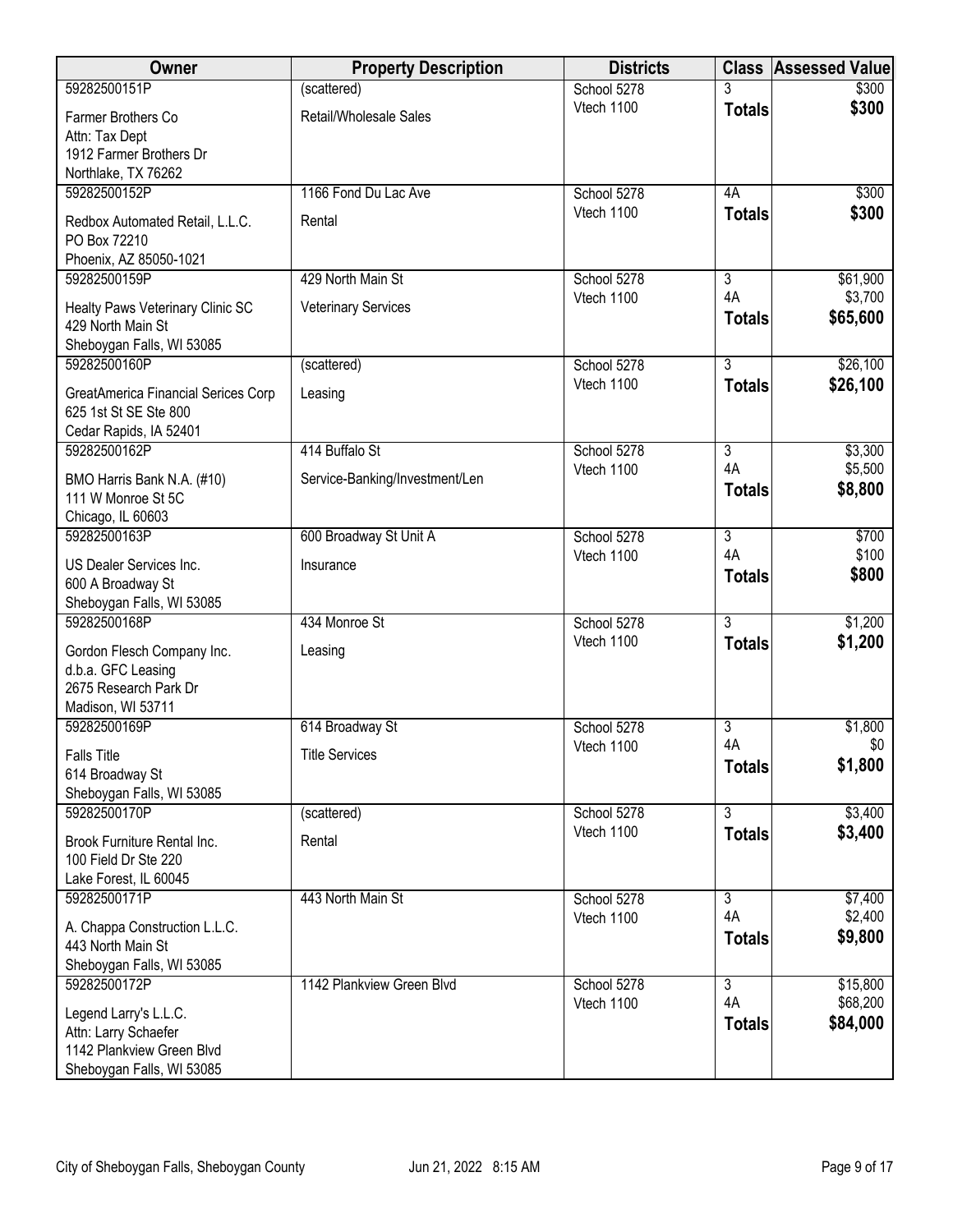| Owner                                          | <b>Property Description</b> | <b>Districts</b>          | <b>Class</b>         | <b>Assessed Value</b> |
|------------------------------------------------|-----------------------------|---------------------------|----------------------|-----------------------|
| 59282500174P                                   | 434 Monroe St               | School 5278               |                      | \$10,400              |
| <b>AKD Petroleum LLC</b>                       |                             | Vtech 1100                | <b>Totals</b>        | \$10,400              |
| 434 Monroe St                                  |                             |                           |                      |                       |
| Sheboygan, WI 53085                            |                             |                           |                      |                       |
| 59282500175P                                   | 511 Broadway St             | School 5278               | $\overline{3}$<br>4A | \$28,200              |
| Salon 511                                      | <b>Personal Services</b>    | Vtech 1100                |                      | \$17,600              |
| 511 Broadway St                                |                             |                           | <b>Totals</b>        | \$45,800              |
| Sheboygan Falls, WI 53085                      |                             |                           |                      |                       |
| 59282500176P                                   | One Long Dr                 | School 5278               | $\overline{3}$       | \$1,700               |
| NuCO2 Supply L.L.C.                            |                             | Vtech 1100                | <b>Totals</b>        | \$1,700               |
| 10 Riverview Dr                                |                             |                           |                      |                       |
| <b>Tax Department</b>                          |                             |                           |                      |                       |
| Danbury, CT 06810                              |                             |                           |                      |                       |
| 59282500177P                                   | 635 Old County Road PP      | School 5278               | 1<br>3               | \$10,000<br>\$500     |
| Clean Harbors Inc.                             |                             | Vtech 1100                | <b>Totals</b>        | \$10,500              |
| d.b.a. Industrial Valuation Services           |                             |                           |                      |                       |
| PO Box 92108                                   |                             |                           |                      |                       |
| Austin, TX 78709                               |                             |                           |                      |                       |
| 59282500179P                                   | 1163 Fond Du Lac Ave        | School 5278<br>Vtech 1100 | 3<br>4A              | \$1,400<br>\$500      |
| <b>American Tax Services</b>                   |                             |                           | <b>Totals</b>        | \$1,900               |
| Attn: June Cole                                | <b>DOOMAGE ASSESSMENT</b>   |                           |                      |                       |
| 1163 Fond Du Lac Ave                           |                             |                           |                      |                       |
| Sheboygan Falls, WI 53085<br>59282500181P      | W2940 Old County Road PP    | School 5278               | $\overline{3}$       | \$2,700               |
|                                                |                             | Vtech 1100                | 4A                   | \$500                 |
| <b>Fastenal Company</b>                        | Retail/Wholesale Sales      |                           | <b>Totals</b>        | \$3,200               |
| PO Box 1206                                    |                             |                           |                      |                       |
| Winona, MN 55987<br>59282500184P               | 115 Birch Rd                | School 5278               | 4A                   | \$65,500              |
|                                                |                             | Vtech 1100                | <b>Totals</b>        | \$65,500              |
| GLF Solid Waste Midwest, LLC                   | Services                    |                           |                      |                       |
| PO Box 80615                                   |                             |                           |                      |                       |
| Indianapolis, IN 46280<br>59282500185P         | 1060 Fond Du Lac Ave        | School 5278               | 3                    | \$5,600               |
|                                                |                             | Vtech 1100                | 4A                   | \$3,300               |
| <b>Brians Auto Service</b>                     |                             |                           | <b>Totals</b>        | \$8,900               |
| 1060 Fond Du Lac Ave                           |                             |                           |                      |                       |
| Sheboygan Falls, WI 53085<br>59282500187P      | 215 Pine St                 | School 5278               | 3                    | \$31,000              |
|                                                |                             | Vtech 1100                | 4A                   | \$16,800              |
| Distinctive Design Studio                      |                             |                           | <b>Totals</b>        | \$47,800              |
| 215 Pine St<br>Sheboygan Falls, WI 53085       | <b>DOOMAGE ASSESSMENT</b>   |                           |                      |                       |
| 59282500188P                                   | 1120 Plankview Green Blvd   | School 5278               | 3                    | \$5,200               |
|                                                |                             | Vtech 1100                | 4A                   | \$12,300              |
| <b>Falls Cafe</b>                              |                             |                           | <b>Totals</b>        | \$17,500              |
| Attn: Arif Farizi<br>1120 Plankview Green Blvd | <b>DOOMAGE ASSESSMENT</b>   |                           |                      |                       |
| Sheboygan Falls, WI 53085                      |                             |                           |                      |                       |
| 59282500189P                                   | 308 Pine St                 | School 5278               | $\overline{3}$       | \$1,000               |
|                                                |                             | Vtech 1100                | <b>Totals</b>        | \$1,000               |
| <b>Retail Planit</b><br>Attn: Kim Harder       |                             |                           |                      |                       |
| 308 Pine St                                    |                             |                           |                      |                       |
| Sheboygan Falls, WI 53085                      |                             |                           |                      |                       |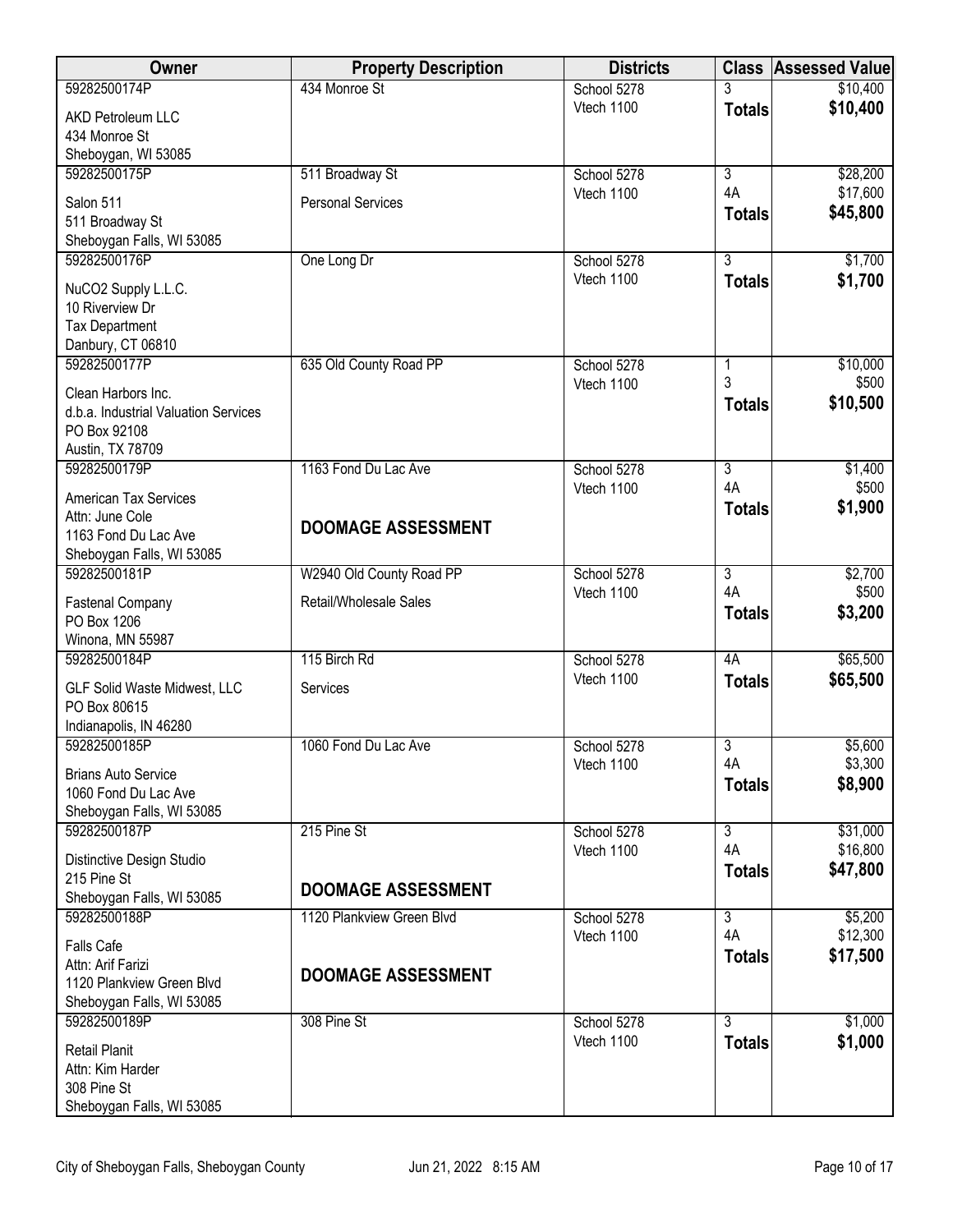| Owner                                                               | <b>Property Description</b>  | <b>Districts</b>          | <b>Class</b>         | <b>Assessed Value</b> |
|---------------------------------------------------------------------|------------------------------|---------------------------|----------------------|-----------------------|
| 59282500190P                                                        | 501 North Main St Unit A     | School 5278               | 3                    | \$5,100               |
| Even Tax Service                                                    |                              | Vtech 1100                | 4A                   | \$2,200               |
| Attn: Dan Even                                                      | <b>DOOMAGE ASSESSMENT</b>    |                           | <b>Totals</b>        | \$7,300               |
| 501A North Main St                                                  |                              |                           |                      |                       |
| Sheboygan Falls, WI 53085                                           |                              |                           |                      |                       |
| 59282500191P                                                        | 507 Broadway St              | School 5278               | $\overline{3}$<br>4A | \$3,400               |
| Magpies Cottage                                                     |                              | Vtech 1100                |                      | \$1,300               |
| 507 Broawday St                                                     | <b>DOOMAGE ASSESSMENT</b>    |                           | <b>Totals</b>        | \$4,700               |
| Sheboygan Falls, WI 53085                                           |                              |                           |                      |                       |
| 59282500192P                                                        | 311 Forest Ave               | School 5278               | $\overline{3}$       | \$11,100              |
| Sign Me Up Of Wisconsin L.L.C.                                      |                              | Vtech 1100                | <b>Totals</b>        | \$11,100              |
| Attn: Brian Dutton                                                  |                              |                           |                      |                       |
| 311 Forest Ave                                                      |                              |                           |                      |                       |
| Sheboygan Falls, WI 53085                                           |                              |                           |                      |                       |
| 59282500193P                                                        | 1248 Fond Du Lac Ave         | School 5278<br>Vtech 1100 | $\overline{3}$<br>4A | \$27,000<br>\$3,500   |
| Falls Ace Hardware                                                  | Retail                       |                           | <b>Totals</b>        | \$30,500              |
| Attn: Dick Fotsch                                                   |                              |                           |                      |                       |
| 1248 Fond Du Lac Ave                                                |                              |                           |                      |                       |
| Sheboygan Falls, WI 53085<br>59282500194P                           | 1128 Plankview Green Blvd    | School 5278               |                      | \$300                 |
|                                                                     |                              | Vtech 1100                | 3<br>4A              | \$6,100               |
| Richardson Hospice Resale Store                                     | Retail                       |                           | <b>Totals</b>        | \$6,400               |
| W2850 State Highway 28                                              |                              |                           |                      |                       |
| Sheboygan Falls, WI 53085<br>59282500196P                           | 1132 Plankview Green Blvd    | School 5278               | $\overline{3}$       | \$5,800               |
|                                                                     |                              | Vtech 1100                | 4A                   | \$20,400              |
| <b>Best Care Wellness Center</b>                                    | <b>Wellness Center</b>       |                           | <b>Totals</b>        | \$26,200              |
| Attn: Brenda Servias                                                |                              |                           |                      |                       |
| 100 Crocker Ave<br>Sheboygan Fls, WI 53085-2011                     |                              |                           |                      |                       |
| 59282500198P                                                        | 1098 Fond Du Lac Ave         | School 5278               | $\overline{3}$       | \$3,800               |
|                                                                     |                              | Vtech 1100                | <b>Totals</b>        | \$3,800               |
| Glasstone                                                           | Rental                       |                           |                      |                       |
| 1232 N 8th St<br>Manitowoc, WI 54220                                |                              |                           |                      |                       |
| 59282500203P                                                        | 1076A Fond Du Lac Ave        | School 5278               | 3                    | \$1,200               |
|                                                                     |                              | Vtech 1100                | 4A                   | \$2,700               |
| <b>ASR Machine</b>                                                  |                              |                           | <b>Totals</b>        | \$3,900               |
| Attn: Alan Rose                                                     |                              |                           |                      |                       |
| 1076A Fond Du Lac Ave<br>Sheboygan Falls, WI 53085                  |                              |                           |                      |                       |
| 59282500209P                                                        | (scattered)                  | School 5278               | $\overline{3}$       | \$3,200               |
|                                                                     |                              | Vtech 1100                | <b>Totals</b>        | \$3,200               |
| Great Lakes Coca-Cola Distribution, LLC<br>6250 N River Rd Ste 9000 | Wholesale                    |                           |                      |                       |
| Rosemont, IL 60018                                                  |                              |                           |                      |                       |
| 59282500214P                                                        | 1104 Fond Du Lac Ave         | School 5278               | $\overline{3}$       | \$800                 |
|                                                                     |                              | Vtech 1100                | 4A                   | \$400                 |
| ML Photography<br>N7136 Melody Ln                                   |                              |                           | <b>Totals</b>        | \$1,200               |
| Sheboygan Falls, WI 53085                                           | <b>DOOMAGE ASSESSMENT</b>    |                           |                      |                       |
| 59282500215P                                                        | 800 Old County Road PP       | School 5278               | $\overline{3}$       | \$700                 |
|                                                                     |                              | Vtech 1100                | <b>Totals</b>        | \$700                 |
| Luedtke & Paul CPA, LLC<br>800 Old County Road Pp                   | <b>Professional Services</b> |                           |                      |                       |
| Sheboygan Falls, WI 53085                                           |                              |                           |                      |                       |
|                                                                     |                              |                           |                      |                       |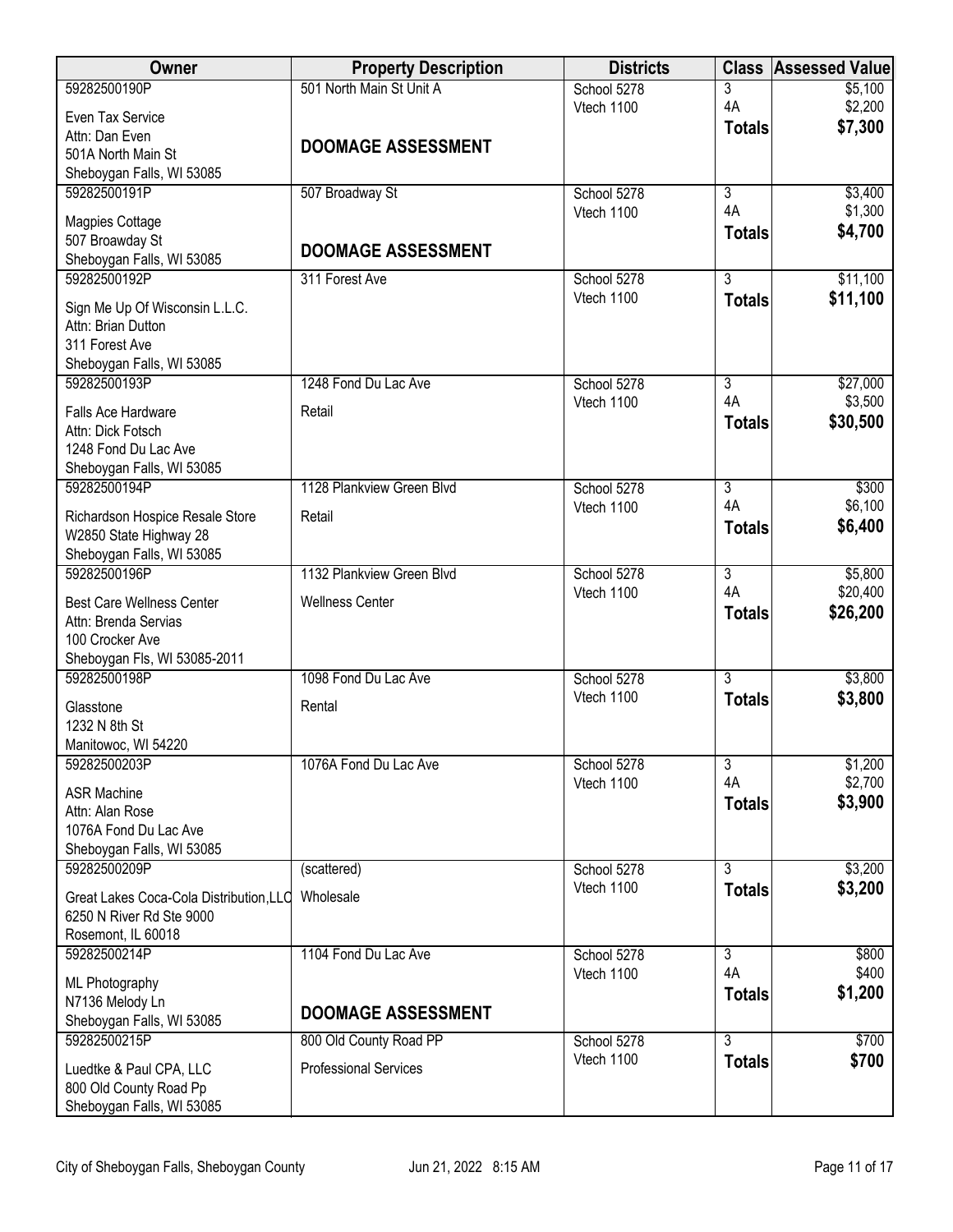| Owner                                        | <b>Property Description</b> | <b>Districts</b>          | <b>Class</b>              | <b>Assessed Value</b> |
|----------------------------------------------|-----------------------------|---------------------------|---------------------------|-----------------------|
| 59282500216P                                 | 1104 Fond Du Lac Ave        | School 5278               | 3                         | \$1,800               |
| Midwest Power Yoga                           |                             | Vtech 1100                | 4A                        | \$700                 |
| N7136 Melody Ln                              | <b>DOOMAGE ASSESSMENT</b>   |                           | <b>Totals</b>             | \$2,500               |
| Sheboygan Falls, WI 53085                    |                             |                           |                           |                       |
| 59282500219P                                 | 212 Monroe St               | School 5278               | $\overline{3}$            | \$7,500               |
| Vitale Wellness Center                       | <b>Wellness Center</b>      | Vtech 1100                | 4A                        | \$100                 |
| Attn: Kate Vitale                            |                             |                           | <b>Totals</b>             | \$7,600               |
| N6283 N 61st St                              |                             |                           |                           |                       |
| Sheboygan, WI 53083<br>59282500220P          | 300 Mill St                 |                           | $\overline{3}$            |                       |
|                                              |                             | School 5278<br>Vtech 1100 |                           | \$700<br>\$700        |
| St.Nicholas Hospital                         | <b>Medical Services</b>     |                           | <b>Totals</b>             |                       |
| d.b.a. Prevea Health                         |                             |                           |                           |                       |
| PO Box 19070<br>Green Bay, WI 54307-9070     |                             |                           |                           |                       |
| 59282500221P                                 | 1132 Plankview Green Blvd   | School 5278               | $\overline{3}$            | \$6,600               |
|                                              |                             | Vtech 1100                | 4A                        | \$1,500               |
| St.Nicholas Hospital<br>d.b.a. Prevea Health | <b>Medical Services</b>     |                           | <b>Totals</b>             | \$8,100               |
| PO Box 19070                                 |                             |                           |                           |                       |
| Green Bay, WI 54307-9070                     |                             |                           |                           |                       |
| 59282500222P                                 | 1092 Fond Du Lac Ave        | School 5278               | $\overline{3}$            | \$1,100               |
| <b>Timberland Wood Products</b>              | Wholesale                   | Vtech 1100                | 4A                        | \$400                 |
| Attn: Heath Arnold                           |                             |                           | <b>Totals</b>             | \$1,500               |
| 1092 Fond Du Lac Ave                         |                             |                           |                           |                       |
| Sheboygan Falls, WI 53085                    |                             |                           |                           |                       |
| 59282500224P                                 | 1050 North Main St          | School 5278               | $\overline{3}$            | \$27,600              |
| Minit Mart, LLC                              | Gasoline/Convenience        | Vtech 1100                | 4A                        | \$6,000               |
| PO Box 4900                                  |                             |                           | <b>Totals</b>             | \$33,600              |
| Scottsdale, AZ 85261                         |                             |                           |                           |                       |
| 59282500225P                                 | 415 Broadway St             | School 5278               | $\overline{\overline{3}}$ | \$29,100              |
| Minit Mart, LLC                              | Gasoline/Convenience        | Vtech 1100                | 4A                        | \$3,100               |
| PO Box 4900                                  |                             |                           | <b>Totals</b>             | \$32,200              |
| Scottsdale, AZ 85261                         |                             |                           |                           |                       |
| 59282500226P                                 | 300 Fond Du Lac Ave         | School 5278               | 3                         | \$12,400              |
| Minit Mart, LLC                              | Gasoline/Convenience        | Vtech 1100                | 4A                        | \$1,300<br>\$13,700   |
| PO Box 4900                                  |                             |                           | <b>Totals</b>             |                       |
| Scottsdale, AZ 85261                         |                             |                           |                           |                       |
| 59282500227P                                 | (scattered)                 | School 5278<br>Vtech 1100 | $\overline{3}$            | \$600                 |
| Conopco Inc                                  |                             |                           | <b>Totals</b>             | \$600                 |
| PO Box 4747                                  |                             |                           |                           |                       |
| Oak Brook, IL 60522<br>59282500230P          | 445 Forest Ave              | School 5278               | $\overline{3}$            | \$2,200               |
|                                              |                             | Vtech 1100                | 4A                        | \$100                 |
| International Products 90 LLC                | Distribution                |                           | <b>Totals</b>             | \$2,300               |
| d.b.a. Warehouse Distribution                |                             |                           |                           |                       |
| 445 Forest Ave<br>Sheboygan Falls, WI 53085  |                             |                           |                           |                       |
| 59282500231P                                 | 1000 North Main St          | School 5278               | $\overline{3}$            | \$126,000             |
|                                              |                             | TIF <sub>4</sub>          | 4A                        | \$58,400              |
| Kwik Trip, Inc<br>d.b.a. Kwik Trip #112      | C-Store                     | Vtech 1100                | <b>Totals</b>             | \$184,400             |
| 1626 Oak St                                  |                             |                           |                           |                       |
| La Crosse, WI 54602                          |                             |                           |                           |                       |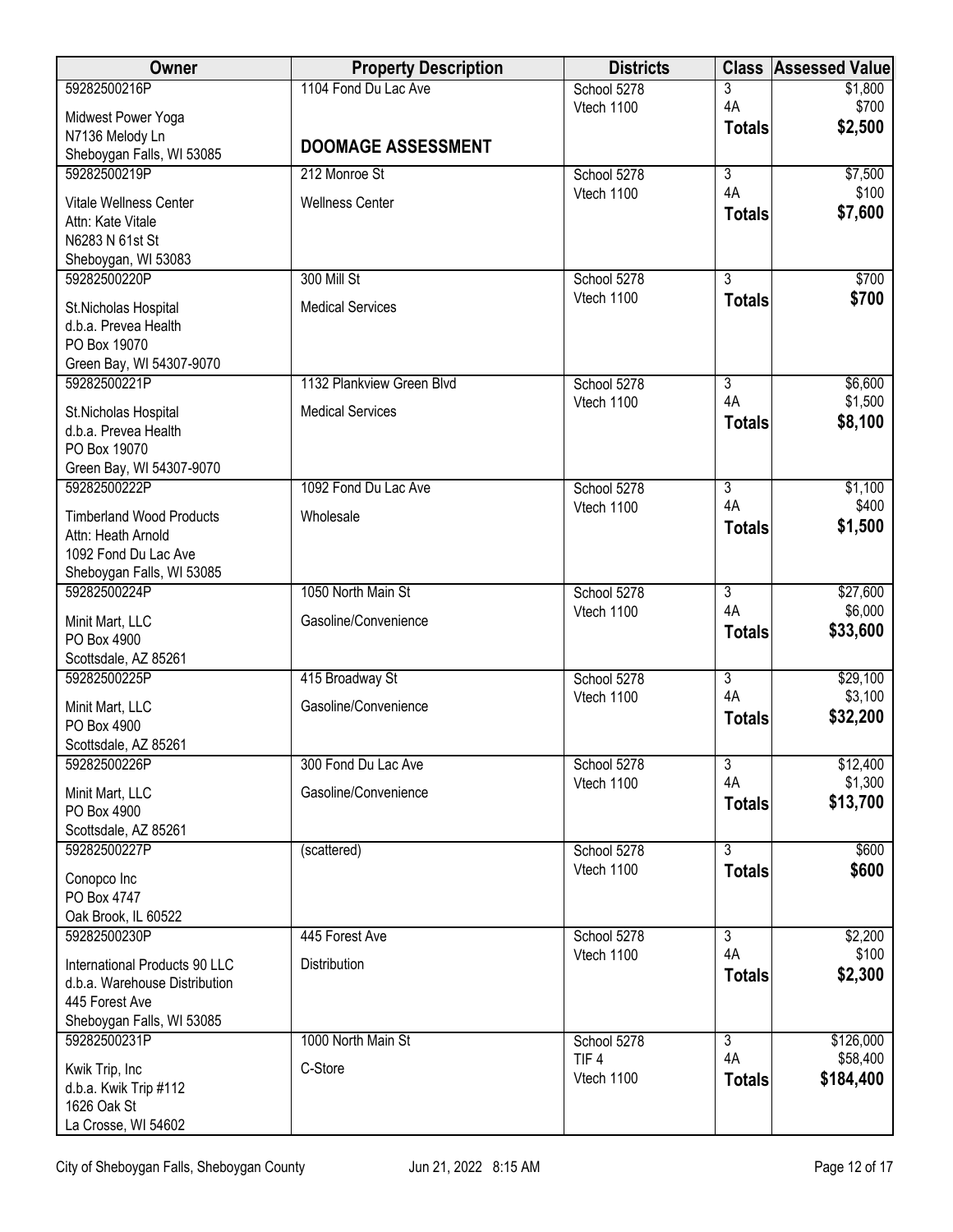| Owner                                                                                              | <b>Property Description</b> | <b>Districts</b> | <b>Class</b>   | <b>Assessed Value</b> |
|----------------------------------------------------------------------------------------------------|-----------------------------|------------------|----------------|-----------------------|
| 59282500232P                                                                                       | 1112 Plankview Green Blvd   | School 5278      | 3              | \$1,700               |
| Everside Health, LLC                                                                               | <b>Medical Services</b>     | Vtech 1100       | 4A             | \$22,900              |
| Attn: Jennifer English                                                                             |                             |                  | <b>Totals</b>  | \$24,600              |
| 1400 Wewatta St Ste 350                                                                            |                             |                  |                |                       |
| Denver, CO 80202                                                                                   |                             |                  |                |                       |
| 59282500233P                                                                                       | (scattered)                 | School 5278      | $\overline{3}$ | \$2,200               |
| Pitney Bowes Global Financial Services<br>LLC<br>600 N Westshore Blvd                              | Leasing                     | Vtech 1100       | <b>Totals</b>  | \$2,200               |
| Ste 810<br>Tampa, FL 36095                                                                         |                             |                  |                |                       |
| 59282500234P                                                                                       | (scattered)                 | School 5278      | $\overline{3}$ | \$4,800               |
| James Imaging Systems Inc.<br>Various Locations<br>1406 N 25th St<br>Sheboygan, WI 53081           |                             | Vtech 1100       | <b>Totals</b>  | \$4,800               |
| 59282500235P                                                                                       | 315A Forest Ave             | School 5278      | 4A             | \$3,200               |
| SpectraSite Communications Inc.WI<br>d.b.a. Communications @ 315A Forest<br>Blvd.<br>PO Box 723597 | Tower                       | Vtech 1100       | <b>Totals</b>  | \$3,200               |
| Atlanta, GA 31139                                                                                  |                             |                  |                |                       |
| 59282500236P                                                                                       | (scattered)                 | School 5278      | $\overline{3}$ | \$3,000               |
|                                                                                                    |                             | Vtech 1100       | <b>Totals</b>  | \$3,000               |
| Vitality Foodservice Inc<br>Attn: Property Tax<br>PO Box 330219                                    | Services                    |                  |                |                       |
| Nashville, TN 37203<br>59282500238P                                                                | (scattered)                 | School 5278      | $\overline{3}$ | \$31,400              |
| Wells Fargo Financial Leasing Inc.                                                                 | Leasing                     | Vtech 1100       | <b>Totals</b>  | \$31,400              |
| d.b.a. Wells                                                                                       |                             |                  |                |                       |
| Attn: Property Tax Compliance<br>PO Box 36200                                                      |                             |                  |                |                       |
| Billings, MT 59107-6200                                                                            |                             |                  |                |                       |
| 59282500241P                                                                                       | 200 Monroe St               | School 5278      | $\overline{3}$ | \$300                 |
| Data Sales Co. Inc.                                                                                | Leasing                     | Vtech 1100       | <b>Totals</b>  | \$300                 |
| 3450 W Burnsville Pkwy                                                                             |                             |                  |                |                       |
| Burnsville, MN 55337                                                                               |                             |                  |                |                       |
| 59282500243P                                                                                       | 315 Forest Blvd             | School 5278      | $\overline{3}$ | \$4,300               |
|                                                                                                    |                             | Vtech 1100       | 4A             | \$100                 |
| Die-Pro, LLC<br>d.b.a. CNC Machining                                                               |                             |                  | <b>Totals</b>  | \$4,400               |
| Attn: Robert Kaderabek                                                                             | <b>DOOMAGE ASSESSMENT</b>   |                  |                |                       |
| 315 Forest Ave                                                                                     |                             |                  |                |                       |
| Sheboygan Falls, WI 53085                                                                          |                             |                  |                |                       |
| 59282500244P                                                                                       | W2940 Old County Road PP    | School 5278      | 4A             | \$1,900               |
| Everside Health, LLC<br>Attn: Jennifer English<br>1400 Wewatta St Ste 350<br>Denver, CO 80202      | <b>Medical Services</b>     | Vtech 1100       | <b>Totals</b>  | \$1,900               |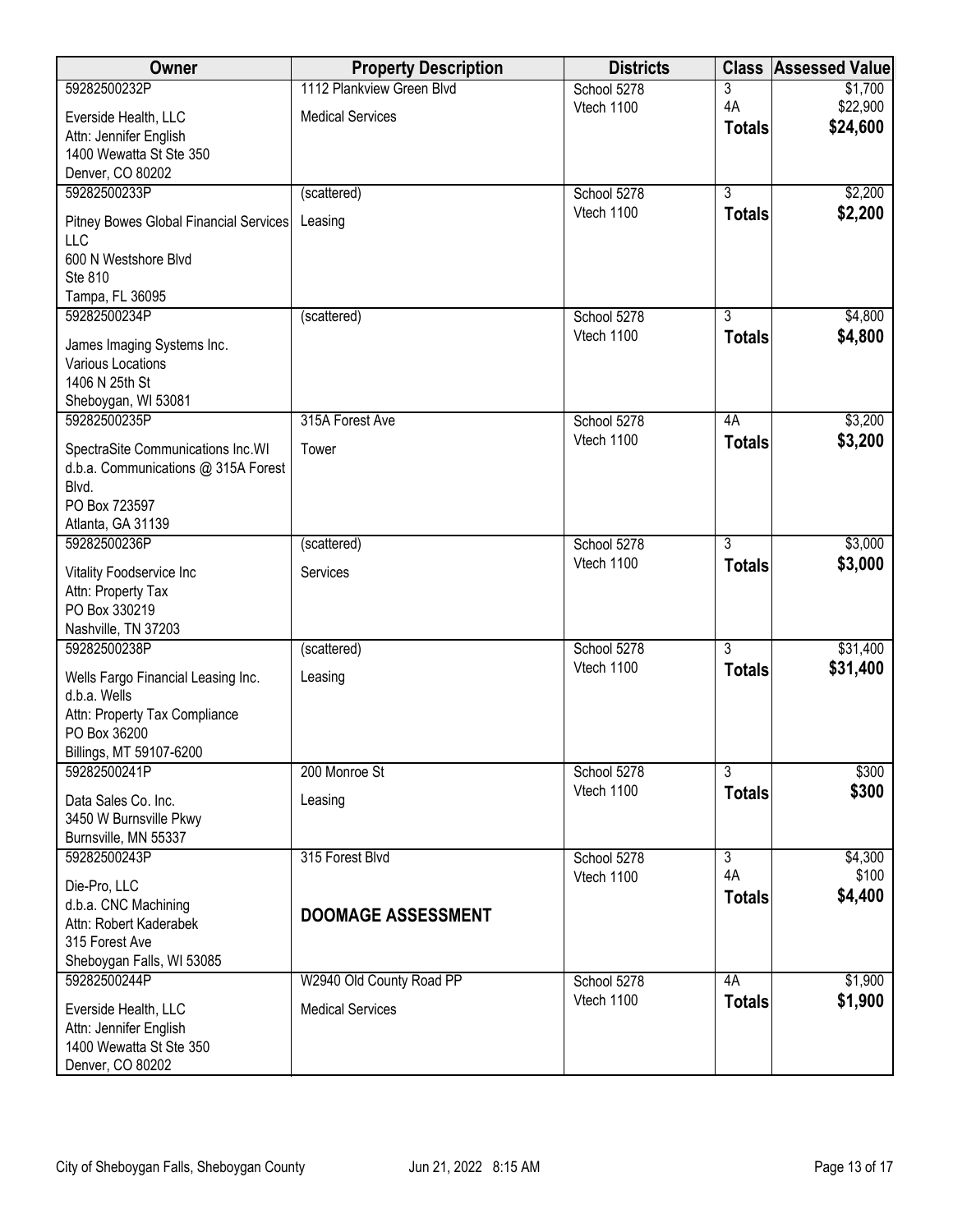| Owner                                        | <b>Property Description</b> | <b>Districts</b> |                | <b>Class Assessed Value</b> |
|----------------------------------------------|-----------------------------|------------------|----------------|-----------------------------|
| 59282500246P                                 | 202 Pine St                 | School 5278      | 3              | \$18,200                    |
| K Lorrainne Salon, Spa, Boutique             | Salon                       | Vtech 1100       | 4A             | \$48,800                    |
| Attn: Kathryn Helstrom                       |                             |                  | <b>Totals</b>  | \$67,000                    |
| 202 Pine St                                  |                             |                  |                |                             |
| Sheboygan Falls, WI 53085                    |                             |                  |                |                             |
| 59282500250P                                 | Pine Haven Ln               | School 5278      | $\overline{3}$ | \$19,500                    |
| Advantage Leasing Corporation<br>PO Box 130  | Leasing                     | Vtech 1100       | <b>Totals</b>  | \$19,500                    |
| Metamora, MI 48455-0130                      |                             |                  |                |                             |
| 59282500254P                                 | Rangeline Rd                | School 5278      | $\overline{3}$ | \$500                       |
| Quadient Leasing USA, Inc.                   | Leasing                     | Vtech 1100       | <b>Totals</b>  | \$500                       |
| Attn: Tax Department                         |                             |                  |                |                             |
| 478 Wheelers Farms Rd<br>Milford, CT 06461   |                             |                  |                |                             |
| 59282500256P                                 | (scattered)                 | School 5278      | 3              | \$16,300                    |
| Smuckers Food Service Inc.                   | Services                    | Vtech 1100       | <b>Totals</b>  | \$16,300                    |
| PO Box 3576<br>Chicago, IL 60654             | <b>DOOMAGE ASSESSMENT</b>   |                  |                |                             |
| 59282500258P                                 | 414 Buffalo St              | School 5278      | $\overline{3}$ | \$600                       |
| Banc Of America Leasing & Captial, LLO       | Leasing                     | Vtech 1100       | <b>Totals</b>  | \$600                       |
| PO Box 105578                                |                             |                  |                |                             |
| Atlanta, GA 30348<br>59282500259P            | W2940 Old County Road PP    | School 5278      | $\overline{3}$ | \$2,500                     |
|                                              |                             | Vtech 1100       | <b>Totals</b>  | \$2,500                     |
| Florida's Natural Food Service LLC           | Services                    |                  |                |                             |
| 20205 Highway 57                             |                             |                  |                |                             |
| Lake Wales, FL 33853<br>59282500261P         | 610 Broadway St             | School 5278      | $\overline{3}$ | \$1,100                     |
|                                              |                             | Vtech 1100       | 4A             | \$800                       |
| One Wisconsin Fiinancial Group               |                             |                  | <b>Totals</b>  | \$1,900                     |
| Attn: Matthew Becker                         |                             |                  |                |                             |
| 610 Broadway St                              |                             |                  |                |                             |
| Sheboygan Falls, WI 53085<br>59282500262P    | 225 N Main St               | School 5278      | 3              | \$7,000                     |
|                                              |                             | Vtech 1100       | <b>Totals</b>  | \$7,000                     |
| Windsor Village SFI SFII L.L.C.              |                             |                  |                |                             |
| 3120 Gateway Rd<br>Brookfield, WI 53045-5712 |                             |                  |                |                             |
| 59282500264P                                 | 47 Englewood Ct             | School 5278      | $\overline{3}$ | \$9,800                     |
| Werner Electirc Supply Co                    | Distribution                | Vtech 1100       | 4A             | \$2,700                     |
| PO Box 1897                                  |                             |                  | <b>Totals</b>  | \$12,500                    |
| Appleton, WI 54912                           |                             |                  |                |                             |
| 59282500265P                                 | 307 Forest Ave              | School 5278      |                |                             |
| <b>Specialty Sales</b>                       |                             | Vtech 1100       | <b>Totals</b>  |                             |
| 307 Forest Ave                               |                             |                  |                |                             |
| Sheboygan Falls, WI 53085                    |                             |                  |                |                             |
| 59282500266P                                 | 101 Pine St                 | School 5278      | $\overline{3}$ | \$8,600                     |
| Union Home Mortgage                          | <b>Financial Services</b>   | Vtech 1100       | <b>Totals</b>  | \$8,600                     |
| 101 Pine St                                  |                             |                  |                |                             |
| Sheboygan Falls, WI 53085                    |                             |                  |                |                             |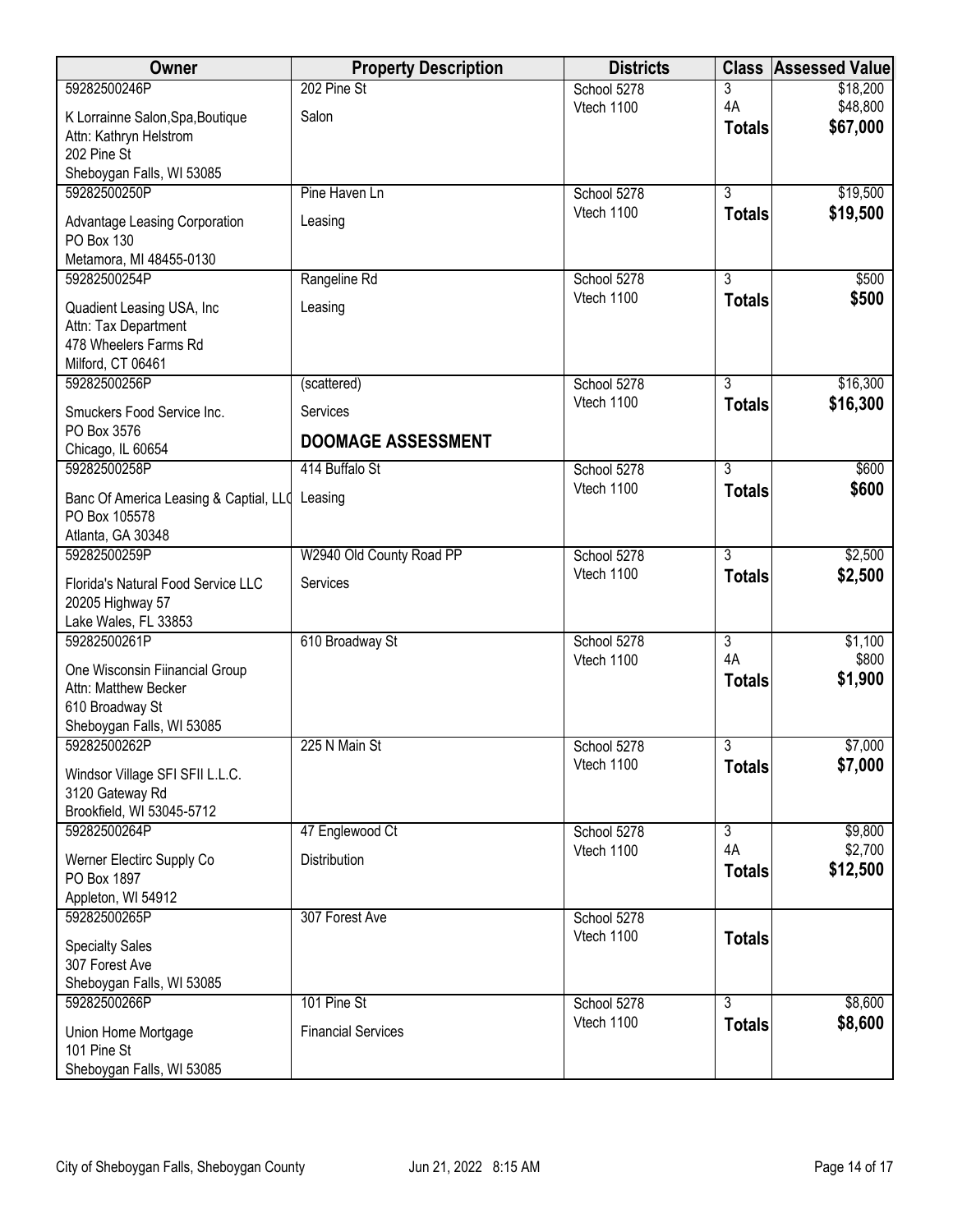| Owner                                    | <b>Property Description</b> | <b>Districts</b>               |                | <b>Class Assessed Value</b> |
|------------------------------------------|-----------------------------|--------------------------------|----------------|-----------------------------|
| 59282500267P                             | 124 Pine St                 | School 5278                    |                |                             |
| El Rancho Viejo                          |                             | Vtech 1100                     | <b>Totals</b>  |                             |
| 124 Pine St                              |                             |                                |                |                             |
| Sheboygan Falls, WI 53085                |                             |                                |                |                             |
| 59282500269P                             | 404 Fond Du Lac Ave         | School 5278                    |                |                             |
| Loyalty Ink                              | <b>Tattoo Parlor</b>        | Vtech 1100                     | <b>Totals</b>  |                             |
| 404 Fond Du Lac Ave                      |                             |                                |                |                             |
| Sheboygan Falls, WI 53085                |                             |                                |                |                             |
| 59282500270P                             | W2873 County Rd C           | School 5278                    | 3              | \$2,000                     |
| 2873 Gastro Pub                          | Bar/Grill                   | Vtech 1100                     | <b>Totals</b>  | \$2,000                     |
| W2873 County Rd C                        |                             |                                |                |                             |
| Sheboygan Falls, WI 53085                | <b>DOOMAGE ASSESSMENT</b>   |                                |                |                             |
| 59282500271P                             | 445 Forest Ave              | School 5278                    | 4A             | \$100                       |
| <b>Neuquality Enterprise Solutions</b>   |                             | Vtech 1100                     | <b>Totals</b>  | \$100                       |
| 445 Forest Ave                           |                             |                                |                |                             |
| Sheboygan Falls, WI 53085                |                             |                                |                |                             |
| 59282500272P                             | 410 Forest Ave              | School 5278                    |                |                             |
| Ereztech                                 |                             | Vtech 1100                     | <b>Totals</b>  |                             |
| 410 Forest Ave                           |                             |                                |                |                             |
| Sheboygan Falls, WI 53085                |                             |                                |                |                             |
| 59282500273P                             | 90 Balsam Rd                | School 5278                    | 3              | \$100                       |
| <b>Classic Service &amp; Restoration</b> | Auto Repair / Restoration   | Vtech 1100                     | 4A             | \$900                       |
| 90 Balsam Rd                             |                             |                                | <b>Totals</b>  | \$1,000                     |
| Sheboygan Falls, WI 53085                |                             |                                |                |                             |
| 59282500274P                             | 901 Forest Ave              | School 5278                    | $\overline{3}$ | \$2,000                     |
| <b>Switchgear Power Solutions</b>        | Wholesale                   | Vtech 1100                     | 4A             | \$200                       |
| 901 Forest Ave                           |                             |                                | <b>Totals</b>  | \$2,200                     |
| Sheboygan Falls, WI 53085                |                             |                                |                |                             |
| 59282500275P                             | 903 Forest Ave              | School 5278                    |                |                             |
| Roth Auto Restoration                    |                             | Vtech 1100                     | <b>Totals</b>  |                             |
| 903 Forest Ave                           |                             |                                |                |                             |
| Sheboygan Falls, WI 53085                |                             |                                |                |                             |
| 59282500276P                             | 300 Forest Ave              | School 5278                    |                |                             |
| Landmark Landscaping                     |                             | Vtech 1100                     | <b>Totals</b>  |                             |
| 300 Forest Ave                           |                             |                                |                |                             |
| Sheboygan Falls, WI 53085                |                             |                                |                |                             |
| 59282500277P                             | Plank Trl Ln                | School 5278                    | 4A             | \$200                       |
| <b>Plank Trail Apartments</b>            |                             | TIF <sub>4</sub><br>Vtech 1100 | <b>Totals</b>  | \$200                       |
| 5160 Expo Dr                             |                             |                                |                |                             |
| Manitowoc, WI 54220                      |                             |                                |                |                             |
| 59282500278P                             | Edelweiss Ln                | School 5278                    | 4A             | \$200                       |
| <b>Pineview Park Apartments</b>          | <b>Apartment Rentals</b>    | Vtech 1100                     | <b>Totals</b>  | \$200                       |
| 5160 Expo Dr                             |                             |                                |                |                             |
| Manitowoc, WI 54220                      |                             |                                |                |                             |
| 59282500279P                             | 350 Broadway St             | School 5278                    | 3<br>4A        | \$11,100<br>\$300           |
| <b>CCM Sheboygan Falls</b>               |                             | TIF <sub>7</sub><br>Vtech 1100 | <b>Totals</b>  | \$11,400                    |
| 2 E Miflin St                            |                             |                                |                |                             |
| Suite 801                                |                             |                                |                |                             |
| Madison, WI 53703 2862                   |                             |                                |                |                             |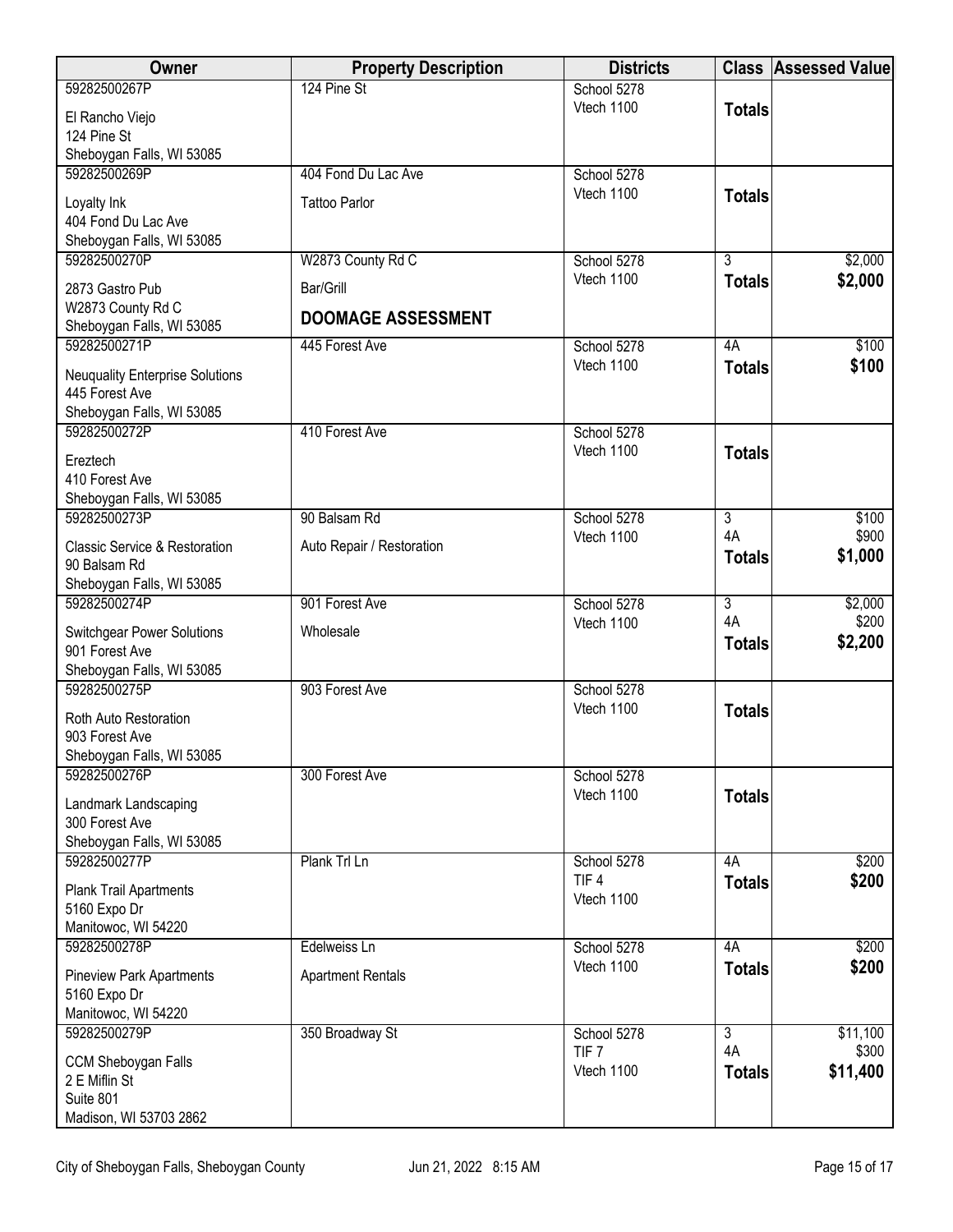| Owner                                                                                                          | <b>Property Description</b> | <b>Districts</b>               |                     | <b>Class Assessed Value</b> |
|----------------------------------------------------------------------------------------------------------------|-----------------------------|--------------------------------|---------------------|-----------------------------|
| 59282500280P                                                                                                   | 101 School St               | School 5278                    | 3                   | \$11,300                    |
| Gencap Sheboygan Falls 63 LLC<br>6938 N Santa Monica Blvd<br>Milwaukee, WI 53217-3942                          | <b>Apartment Rentals</b>    | TIF <sub>6</sub><br>Vtech 1100 | 4A<br><b>Totals</b> | \$800<br>\$12,100           |
| 59282500281P                                                                                                   | 310 Buffalo St              | School 5278                    | $\overline{3}$      | \$300                       |
| <b>SC Diecast &amp; Collectables</b><br>Attn: Lindsay Cleveland<br>310 Buffalo St<br>Sheboygan Falls, WI 53085 | Retail                      | Vtech 1100                     | 4A<br><b>Totals</b> | \$100<br>\$400              |
| 59282500282P                                                                                                   | 217 Pine St                 | School 5278                    |                     |                             |
| Mama Bear & Company<br>217 Pine St<br>Sheboygan Falls, WI 53085                                                | Retail                      | Vtech 1100                     | <b>Totals</b>       |                             |
| 59282500284P                                                                                                   | 416 Broadway St             | School 5278                    | $\overline{3}$      | \$1,300                     |
| Kamandas Bar<br>416 Broadway St<br>Sheboygan Falls, WI 53085                                                   | Tavern                      | Vtech 1100                     | 4A<br><b>Totals</b> | \$200<br>\$1,500            |
| 59282500285P                                                                                                   | 222 Pine St                 | School 5278                    |                     |                             |
| Corner Studio<br>222 Pine St<br>Sheboygan Falls, WI 53085                                                      |                             | Vtech 1100                     | <b>Totals</b>       |                             |
| 59282500286P                                                                                                   | 614 Broadway St             | School 5278                    | $\overline{3}$      | \$3,400                     |
| Home Title<br>614 Broadway St<br>Sheboygan Falls, WI 53085-1545                                                | <b>Title Services</b>       | Vtech 1100                     | 4A<br><b>Totals</b> | \$0<br>\$3,400              |
| 59282500287P<br>Chrysovalantis Katrantzis                                                                      | 501 Monroe St               | School 5278<br>Vtech 1100      | <b>Totals</b>       |                             |
| 501 Mionroe St<br>Sheboygan Falls, WI 53085                                                                    |                             |                                |                     |                             |
| 59282500288P                                                                                                   | 608 Broadway St             | School 5278                    | 4A                  | \$200                       |
| Junior Eats<br>608 Broadway St<br>Sheboygan Falls, WI 53085-1545                                               | Food Truck                  | Vtech 1100                     | <b>Totals</b>       | \$200                       |
| 59282500293P                                                                                                   | 501 Monroe St               | School 5278                    | $\overline{3}$      | \$3,700                     |
| Eleni Katrantzis<br>4650 N Paulina St Apt 1N<br>Chicago, IL 60640                                              | Commercial Kitchen          | Vtech 1100                     | 4A<br><b>Totals</b> | \$100<br>\$3,800            |
| 59282500294P                                                                                                   | 320 Rangeline Rd            | School 5278                    | $\overline{3}$      | \$200                       |
| Quadient Inc<br>Attn: Tax Dept<br>478 Wheelers Farms Rd<br>Milford, CT 06461                                   | Leasing                     | Vtech 1100                     | <b>Totals</b>       | \$200                       |
| 59282500295P                                                                                                   | (scattered)                 | School 5278                    | $\overline{3}$      | \$700                       |
| <b>ADT Commercial LLC</b><br>PO Box 54767<br>Lexington, KY 40555                                               | Leasing                     | Vtech 1100                     | <b>Totals</b>       | \$700                       |
| 59282500296P                                                                                                   | 530 Fond Du Lac Ave         | School 5278                    | 3                   | \$11,100                    |
| Schmidt's Landscaping, LLC<br>530 Fond Du Lac Ave<br>Sheboygan Falls, WI 53085                                 | Landscape/Horticulture      | Vtech 1100                     | 4A<br><b>Totals</b> | \$800<br>\$11,900           |